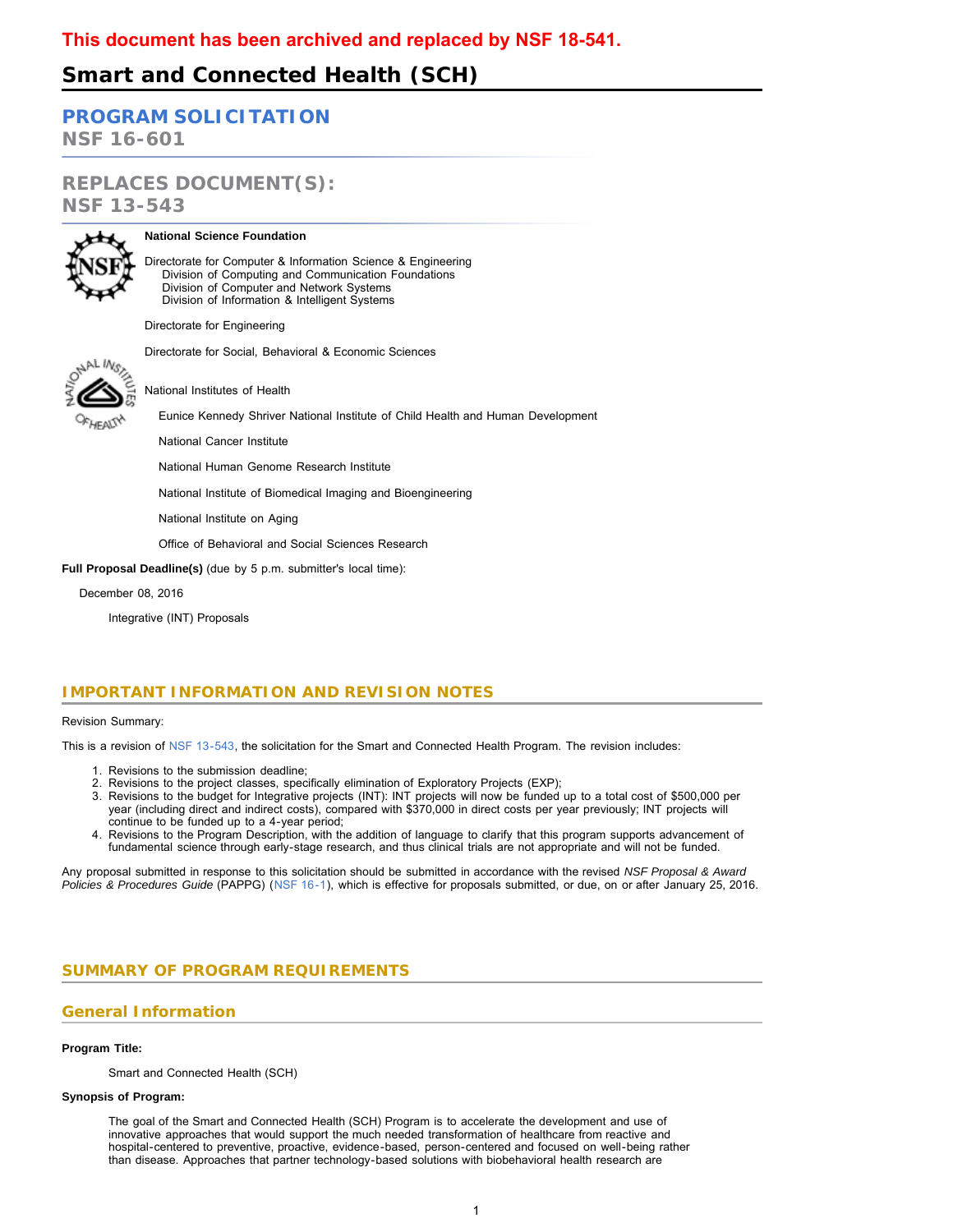supported by multiple agencies of the federal government including the National Science Foundation (NSF) and the National Institutes of Health (NIH). The purpose of this program is to develop next generation health care solutions and encourage existing and new research communities to focus on breakthrough ideas in a variety of areas of value to health, such as sensor technology, networking, information and machine learning technology, decision support systems, modeling of behavioral and cognitive processes, as well as system and process modeling. Effective solutions must satisfy a multitude of constraints arising from clinical/medical needs, social interactions, cognitive limitations, barriers to behavioral change, heterogeneity of data, semantic mismatch and limitations of current cyberphysical systems. Such solutions demand multidisciplinary teams ready to address technical, behavioral and clinical issues ranging from fundamental science to clinical practice.

Due in large part to advances in high throughput and connective computing, medicine is at the cusp of a sectorwide transformation that - if nurtured through rigorous scientific innovation - promises to accelerate discovery, improve patient outcomes, decrease costs, and address the complexity of such challenging health problems as cancer, heart disease, diabetes and neurological degeneration. These transformative changes are possible in areas ranging from the basic science of molecular genomics and proteomics to decision support for physicians, patients and caregivers through data mining to support behavior change through technology-enabled social and motivational support. In addition to these scientific discoveries, innovative approaches are required to address delivery of high quality, economically-efficient healthcare that is rapidly becoming one of the key economic, societal and scientific challenges in the United States.

The need for a significant healthcare transformation has been recognized by numerous organizations including the President's Council of Advisors on Science and Technology (PCAST), National Research Council (NRC), Institute of Medicine (IOM), Computing Community Consortium (CCC), and the National Academy of Engineering. Additionally, a congressionally mandated review of Networking and Information Technology Research and Development (NITRD) emphasized the critical role that networking and information technology will play in spurring innovation to solve the nation's most pressing challenges, beginning with health and healthcare. Several of these agencies explicitly encouraged the Department of Health and Human Services (e.g., NIH, Agency for Healthcare Research and Quality (AHRQ), Office National Coordinator for Health Information Technology (ONCHIT)) to work explicitly with the National Science Foundation to realize the scientific potential of digitally supported health and healthcare. Recommendations also called for joint funding between these agencies to conduct cross-cutting research into the social, cognitive, and behavioral processes underlying efficient use of the new technologies, and the analytic demands implied by the new large scale databases.

The purpose of this interagency program solicitation is the development of next generation health and healthcare research through high-risk, high-reward advances in the understanding of and applications in information science, technology, behavior, cognition, sensors, robotics, bioimaging, and engineering. Collaboration between academic, industry, non-profit and other organizations is strongly encouraged to establish better linkages between fundamental science, clinical practice and technology development, deployment and use. This solicitation is aligned with the visions (e.g., PCAST, NRC, IOM) calling for major changes in health and wellbeing as well as healthcare delivery and is aimed at the fundamental research to enable the change. Realizing the promise of disruptive transformation in health and healthcare will require well-coordinated, multi-disciplinary approaches that draw from the social, behavioral, and economic sciences, engineering, medicine, biology, and computer and information sciences.

One class of proposals will be considered in response to this solicitation, Integrative Projects (INT), with multidisciplinary teams spanning 1 to 4 years.

As detailed in this solicitation, appropriate scientific areas of investigations may be related to any of the participating funding organizations. Questions concerning a particular project's focus, direction and relevance to a participating funding organization should be addressed to the appropriate person found below and in the list of agency contacts found in section VIII of the solicitation.

#### **Cognizant Program Officer(s):**

*Please note that the following information is current at the time of publishing. See program website for any updates to the points of contact.*

- Wendy Nilsen, Program Contact: Directorate for Computer and Information Science and Engineering, Division of Information and Intelligent Systems, 1125, telephone: (703) 292-2568, email: [wnilsen@nsf.gov](mailto:wnilsen@nsf.gov)
- Jack Brassil, Program Contact: Directorate for Computer and Information Science and Engineering, Division of Computer and Network Systems, 1175, telephone: (703) 292-8950, email: [jbrassil@nsf.gov](mailto:jbrassil@nsf.gov)
- Georgia-Ann Klutke, Directorate for Engineering, Division of Civil, Mechanical and Manufacturing Innovation, telephone: (703) 292-2443, email: [gaklutke@nsf.gov](mailto:gaklutke@nsf.gov)
- Soo-Siang Lim, telephone: (703) 292-7878, email: [slim@nsf.gov](mailto:slim@nsf.gov)
- Sylvia Spengler, Program Contact: Directorate for Computer and Information Science and Engineering, Division of Information and Intelligent Systems, 1125S, telephone: (703) 292-8930, email: [sspengle@nsf.gov](mailto:sspengle@nsf.gov)
- Jie Yang, Program Contact: Directorate for Computer and Information Science and Engineering, Division of Information and Intelligent Systems, 1125, telephone: (703) 292-4768, email: [jyang@nsf.gov](mailto:jyang@nsf.gov)
- Aidong Zhang, Program Contact: Directorate for Computer and Information Science and Engineering, Division of Information and Intelligent Systems, 1125, telephone: (703) 292-5311, email: [azhang@nsf.gov](mailto:azhang@nsf.gov)
- Dmitry Maslov, Directorate for Computer and Information Science and Engineering, Computing and Communication Foundations, 1115, telephone: (703) 292-8910, email: [dmaslov@nsf.gov](mailto:dmaslov@nsf.gov)
- Tatiana Korelsky, Directorate for Computer and Information Science and Engineering, Division of Information and Intelligent Systems, 1125, telephone: (703) 292-8930, email: [tkorelsk@nsf.gov](mailto:tkorelsk@nsf.gov)
- Tiffany Lash,Division of Discovery Science and Technology, National Institute of Biomedical Imaging and Bioengineering (NIBIB), NIH, telephone: (301) 451-4778, email: [tiffany.lash@nih.gov](mailto:tiffany.lash@nih.gov)
- Theresa Hayes Cruz, National Center for Medical Rehabilitation Research, Eunice Kennedy Shriver National Institute of Child Health and Human Development, NIH, telephone: (301) 496-9233, email: [cruzth@mail.nih.gov](mailto:cruzth@mail.nih.gov)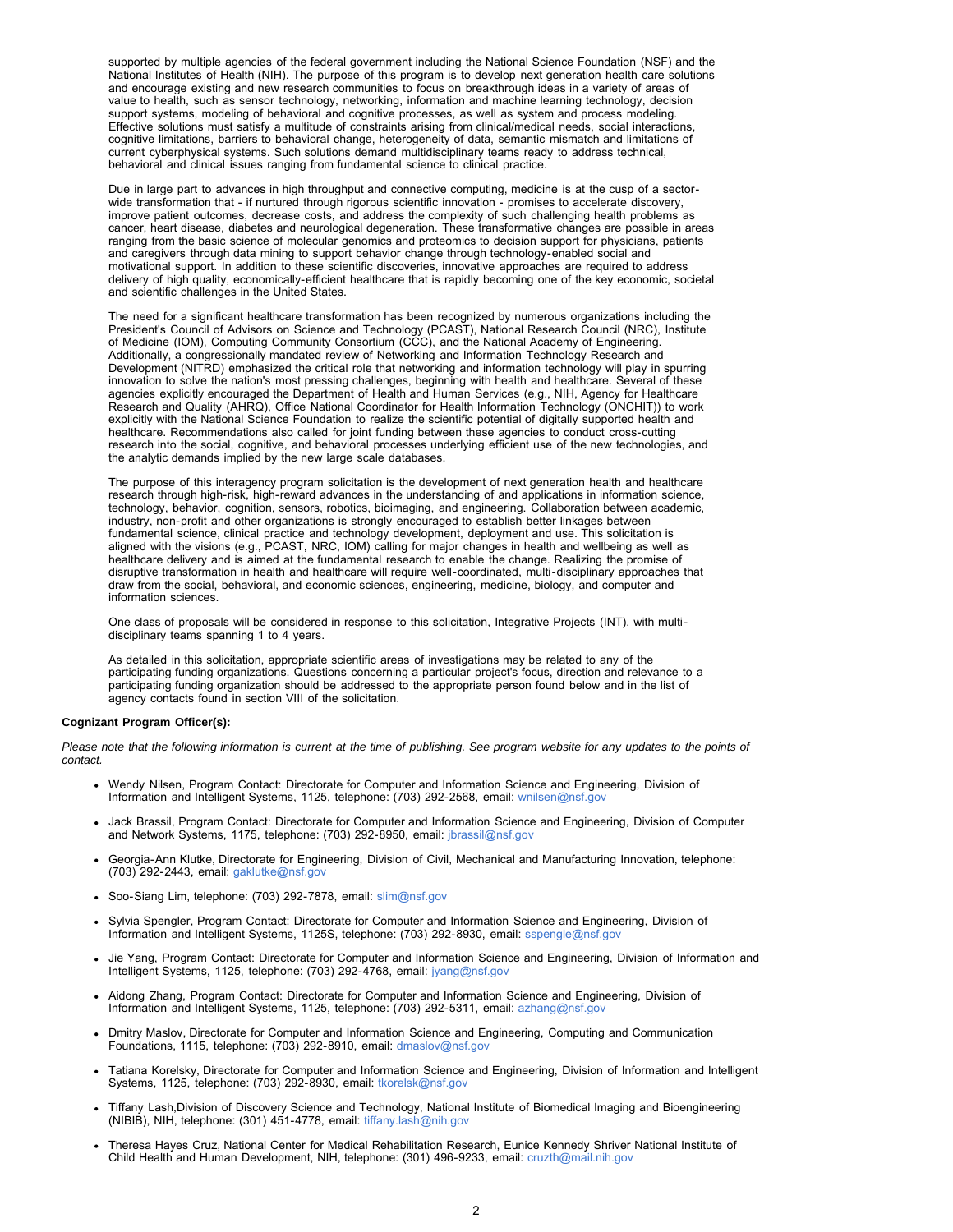- Bradford Hesse, Health Communication and Informatics Research Branch, National Cancer Institute, NIH, telephone: (301) 594-9904, email: [hesseb@mail.nih.gov](mailto:hesseb@mail.nih.gov)
- Mary Rodgers, Division of Health Informatics Technologies, National Institute of Biomedical Imaging and Bioengineering (NIBIB), NIH, telephone: (301) 402-1337, email: [mary.rodgers@nih.gov](mailto:mary.rodgers@nih.gov)
- Anastasia L. Wise, Office of Population Genomics, National Human Genome Research Institute (NHGRI), NIH, telephone: (301) 443-0585, email: [anastasia.wise@nih.gov](mailto:anastasia.wise@nih.gov)
- Partha Bhattacharyya, National Institute on Aging, NIH, telephone: (301) 496-3131, email: [bhattacharyyap@mail.nih.gov](mailto:bhattacharyyap@mail.nih.gov)

#### **Applicable Catalog of Federal Domestic Assistance (CFDA) Number(s):**

- 47.041 --- Engineering
- 47.070 --- Computer and Information Science and Engineering
- 47.075 --- Social Behavioral and Economic Sciences
- 93.172 --- National Human Genome Research Institute
- 93.286 --- National Institute of Biomedical Imaging and Bioengineering
- 93.396 --- National Cancer Institute
- 93.865 --- Eunice Kennedy Shriver National Institute of Child Health and Human Development
- 93.866 --- National Institute on Aging

## **Award Information**

**Anticipated Type of Award:** Standard Grant or Continuing Grant or Cooperative Agreement or other funding mechanism (depending on the needs of the particular awarding agency)

**Estimated Number of Awards:** 8 to 16

per year, subject to the availability of funds.

**Anticipated Funding Amount:** \$11,000,000 to \$20,000,000

will be invested in proposals submitted to this solicitation in FY 2017, subject to the availability of funds.

## **Eligibility Information**

#### **Who May Submit Proposals:**

Proposals may only be submitted by the following:

- Universities and Colleges Universities and two- and four-year colleges (including community colleges) accredited in, and having a campus located in, the US acting on behalf of their faculty members. Such organizations also are referred to as academic institutions.
- Non-profit, non-academic organizations: Independent museums, observatories, research labs, professional societies and similar organizations in the U.S. associated with educational or research activities.

### **Who May Serve as PI:**

There are no restrictions or limits.

#### **Limit on Number of Proposals per Organization:**

There are no restrictions or limits.

### **Limit on Number of Proposals per PI or Co-PI:** 2

An investigator may participate as Principal Investigator (PI), co-Principal Investigator (co-PI), Project Director (PD), Senior Personnel or Consultant in **no more than two** proposals submitted in response to this solicitation. **These eligibility constraints will be strictly enforced in order to treat everyone fairly and consistently**. In the event that an individual exceeds this limit, proposals received within the limit will be accepted based on earliest date and time of proposal submission (i.e., the first two proposals received will be accepted, and the remainder will be returned without review). **No exceptions will be made.**

Proposals submitted in response to this solicitation may not duplicate or be substantially similar to other proposals concurrently under consideration by NSF or NIH programs or study sections. Duplicate or substantially similar proposals will be returned without review. NIH will not accept any application that is essentially the same as one already reviewed within the past thirty-seven months (as described in the *[NIH Grants Policy Statement](http://grants.nih.gov/grants/guide/url_redirect.htm?id=11129)*), except for submission:

- To an NIH Requests for Applications (RFA) of an application that was submitted previously as an investigator-initiated application but not paid;
- Of an NIH investigator-initiated application that was originally submitted to an RFA but not paid; or Of an NIH application with a changed grant activity code.

## **Proposal Preparation and Submission Instructions**

### **A. Proposal Preparation Instructions**

- **Letters of Intent:** Not required
- **Preliminary Proposal Submission:** Not required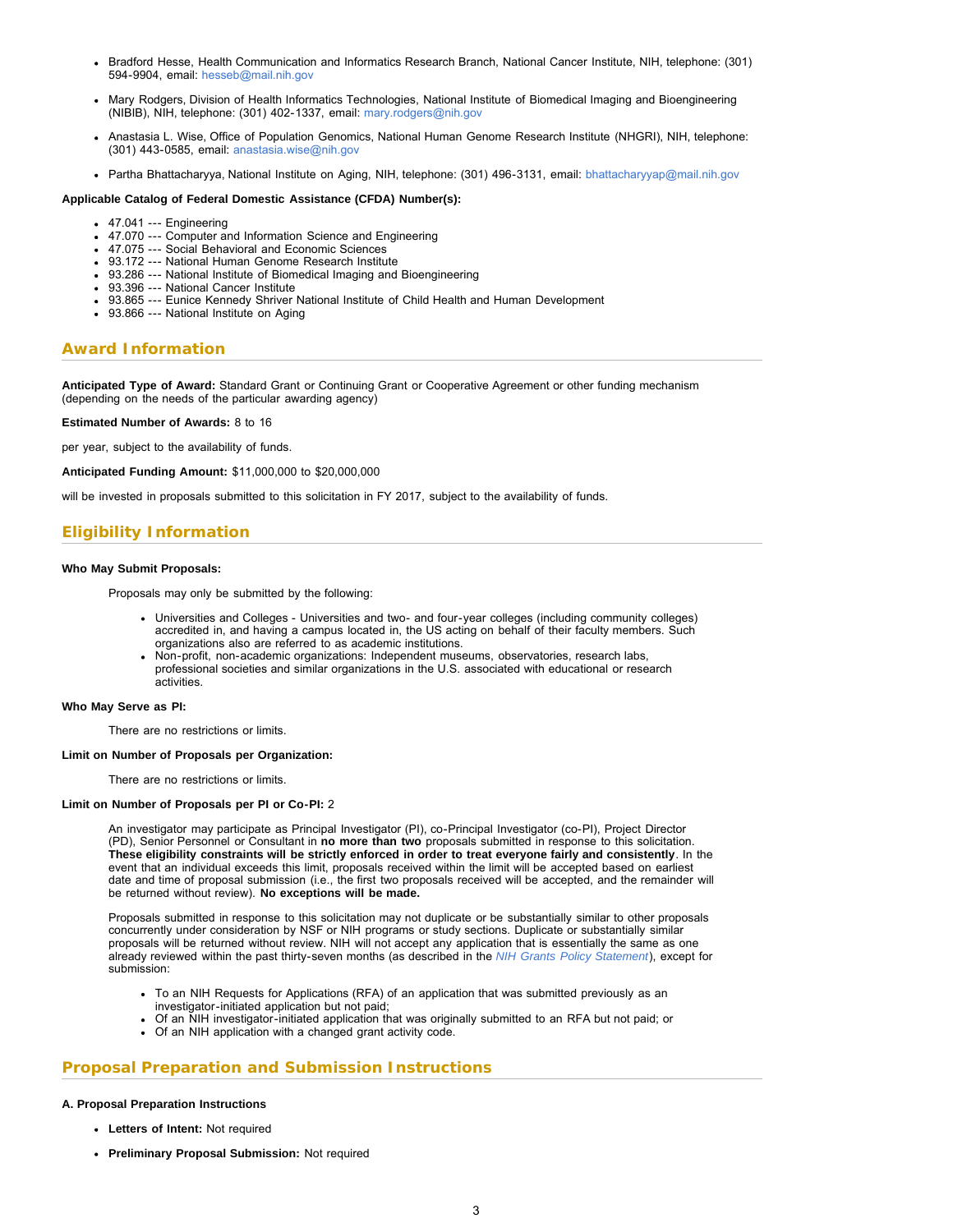### **Full Proposals:**

- Full Proposals submitted via FastLane: NSF Proposal and Award Policies and Procedures Guide, Part I: Grant Proposal Guide (GPG) Guidelines apply. The complete text of the GPG is available electronically on the NSF website at: [http://www.nsf.gov/publications/pub\\_summ.jsp?ods\\_key=gpg.](http://www.nsf.gov/publications/pub_summ.jsp?ods_key=gpg)
- Full Proposals submitted via Grants.gov: NSF Grants.gov Application Guide: A Guide for the Preparation and Submission of NSF Applications via Grants.gov Guidelines apply (Note: The NSF Grants.gov Application Guide is available on the Grants.gov website and on the NSF website at: [http://www.nsf.gov/publications/pub\\_summ.jsp?](http://www.nsf.gov/publications/pub_summ.jsp?ods_key=grantsgovguide) [ods\\_key=grantsgovguide\)](http://www.nsf.gov/publications/pub_summ.jsp?ods_key=grantsgovguide)

### **B. Budgetary Information**

**Cost Sharing Requirements:**

Inclusion of voluntary committed cost sharing is prohibited.

**Indirect Cost (F&A) Limitations:**

For NSF, Grant Proposal Guide (GPG) Guidelines apply.

For NIH, indirect costs on foreign subawards/subcontracts will be limited to eight (8) percent.

**Other Budgetary Limitations:**

Other budgetary limitations apply. Please see the full text of this solicitation for further information.

### **C. Due Dates**

**Full Proposal Deadline(s)** (due by 5 p.m. submitter's local time):

December 08, 2016

Integrative (INT) Proposals

## **Proposal Review Information Criteria**

#### **Merit Review Criteria:**

National Science Board approved criteria. Additional merit review considerations apply. Please see the full text of this solicitation for further information.

### **Award Administration Information**

### **Award Conditions:**

Additional award conditions apply. Please see the full text of this solicitation for further information.

#### **Reporting Requirements:**

<span id="page-3-0"></span>Additional reporting requirements apply. Please see the full text of this solicitation for further information.

## **TABLE OF CONTENTS**

**[Summary of Program Requirements](#page-0-0)**

- I. **[Introduction](#page-4-0)**
- II. **[Program Description](#page-4-1)**
- III. **[Award Information](#page-5-0)**
- IV. **[Eligibility Information](#page-6-0)**

### V. **[Proposal Preparation and Submission Instructions](#page-6-1)**

- A. [Proposal Preparation Instructions](#page-6-1)
- B. [Budgetary Information](#page-8-0) C. [Due Dates](#page-8-1)
- D. [FastLane/Grants.gov Requirements](#page-8-2)

### VI. **[NSF Proposal Processing and Review Procedures](#page-9-0)**

- A. [Merit Review Principles and Criteria](#page-9-1)
- B. [Review and Selection Process](#page-12-0)

### VII. **[Award Administration Information](#page-12-1)**

- A. [Notification of the Award](#page-12-2)
- B. [Award Conditions](#page-12-3)
- C. [Reporting Requirements](#page-13-0)
- VIII. **[Agency Contacts](#page-13-1)**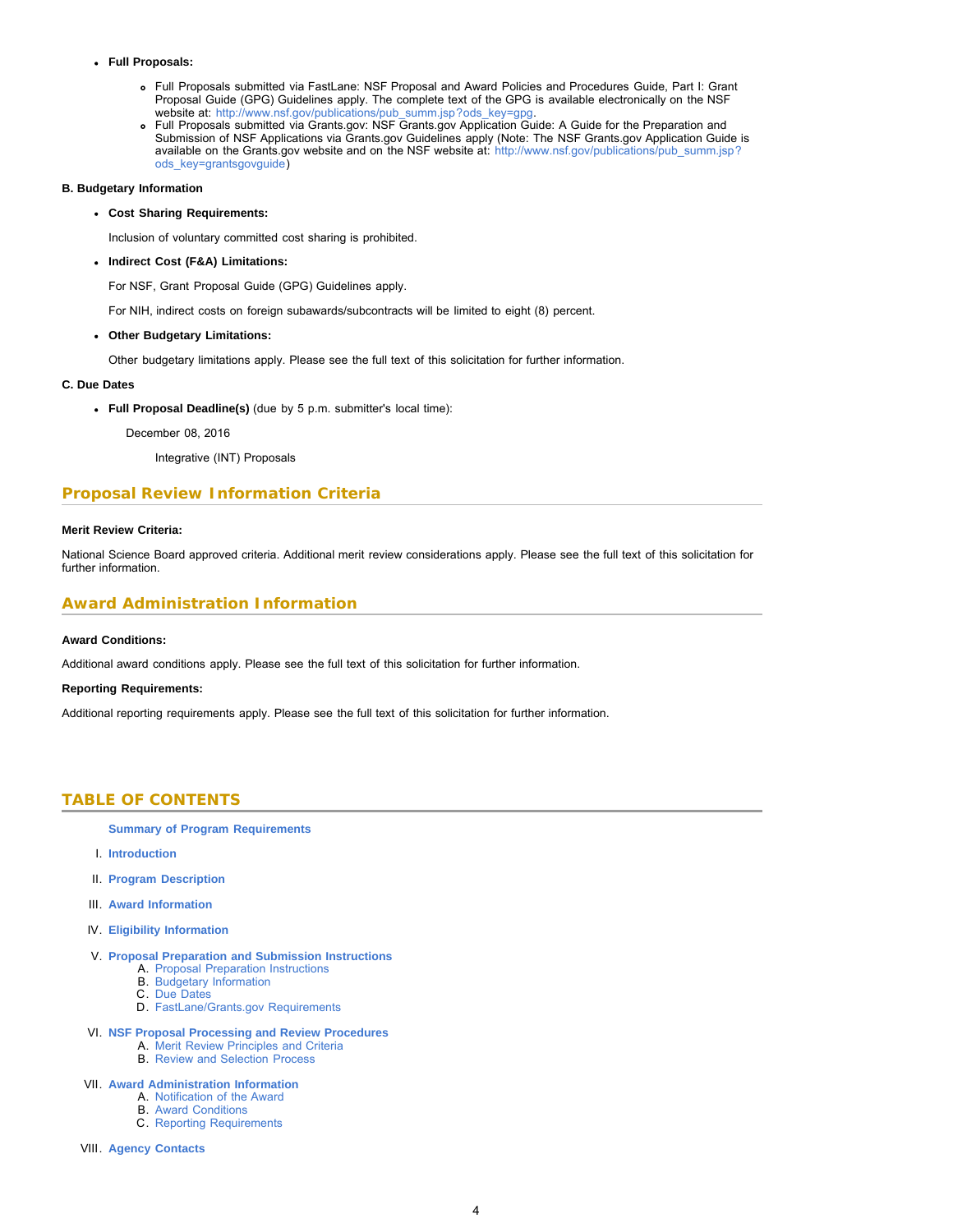## <span id="page-4-0"></span>**I. INTRODUCTION**

Delivering high quality, economically-efficient healthcare is rapidly becoming one of the key economic, societal and scientific challenges in the United States as well as globally. Despite escalating costs, the Nation's healthcare system is underperforming, based on indicators such as infant mortality, life expectancy and life-long healthcare costs per capita. The aging population, the prevalence of chronic diseases, and scarce resources will further stress the system. We are facing a future of increasing healthcare needs and a widening gap to the numbers of informal and professional caregivers to provide it.

The U.S. healthcare system needs to be fundamentally transformed from reactive care to proactive and preventive care, from experience-based to evidence-based medicine, and from clinic-centered care to patient-centered care and wellness that extends to the home, workplace, and community. Such transformation is necessary to move the focus from disease to health and wellbeing at the individual, system, and organizational level.

The need for a significant healthcare transformation has been recognized by numerous organizations and captured in a number of reports. For example, two influential 2010 reports from the President's Council of Advisors on Science and Technology (PCAST), *Realizing the Full Potential of Health Information Technology to Improve Healthcare for Americans: The Path Forward* <http://www.whitehouse.gov/sites/default/files/microsites/ostp/pcast-health-it-report.pdf>and *Designing a Digital Future: Federally Funded Research and Development in Networking and Information Technology*

<http://www.whitehouse.gov/sites/default/files/microsites/ostp/pcast-nitrd-report-2010.pdf>describe near-term requirements as well as longer visions of the future healthcare. Similar visions for future healthcare and the need for further research have been identified in the 2009 National Research Council (NRC) report, *Computational Technology for Effective Health Care*

[http://www.nap.edu/catalog.php?record\\_id=12572](https://www.nsf.gov/cgi-bin/good-bye?http://www.nap.edu/catalog.php?record_id=12572), the 2011 Institute of Medicine (IOM) report *Digital Infrastructure for the Learning Health System* [http://www.nap.edu/catalog.php?record\\_id=12912,](https://www.nsf.gov/cgi-bin/good-bye?http://www.nap.edu/catalog.php?record_id=12912) the 2010 CCC white paper *Information Technology Research Challenges for Healthcare: From Discovery to Delivery*

[http://www.cra.org/ccc/docs/init/Information\\_Technology\\_Research\\_Challenges\\_for\\_Healthcare.pdf,](https://www.nsf.gov/cgi-bin/good-bye?http://www.cra.org/ccc/docs/init/Information_Technology_Research_Challenges_for_Healthcare.pdf) and the 2005 joint National Academy of Engineering and IOM report, *Building a Better Delivery System* [http://www.nap.edu/catalog.php?record\\_id=11378](https://www.nsf.gov/cgi-bin/good-bye?http://www.nap.edu/catalog.php?record_id=11378).

One unifying theme of these visions involves technology enabling optimized care decisions by bringing all relevant evidence pertaining to the particular patient to the point of care anywhere and anytime and in user-appropriate forms for all members of the care team, including the patient. The technical challenges include normalization and harmonization of electronic health records (EHRs); extraction and representation of data, information, and knowledge from diverse unstructured sources; large-scale data collection and predictive modeling; and new approaches for protecting privacy and security. Socio-cultural, economic, legal, political, and ethical challenges can amplify or mitigate technical challenges of achieving this vision.

Medical errors, operational inefficiencies and resulting adverse events are symptoms of the incomplete application of sound scientific and engineering principles to the design, implementation, operation, performance measurement, and optimization of healthcare systems, including human factors and usability considerations, workflow, and communication subsystems in many providers' facilities. Application of proven engineering systems analysis and optimization techniques can help improve information flow, minimize the frequency and the severity of these events, and improve operational effectiveness and efficiency of healthcare systems. A system rather than subsystem view will be necessary to achieve significant and lasting improvements.

Another emerging theme involves enabling individuals to participate in their own care in order to achieve this transformation. Among the key components that improve a person's outcomes and quality of life are self-efficacy and social support, both of which may be enhanced by improved access to and use of health information, enabled by advances in sensors, computing, networking, and communication technology. Also key to patient participation in health/healthcare is an understanding of the socio-cultural, behavioral and economic factors underlying the acceptance and impact of technological advances. The goal of this solicitation is to create the advances in sociotechnical design, and in human system integration, that will ultimately produce scalable solutions that integrate well within hospital workflows and patients' lives.

Major issues in current healthcare are the variability and limited frequency of measurements and the lack of baseline data for each particular individual. For example, applying population norms to a specific individual is often inappropriate because of individual deviations from the mean in genetic or family background, socioeconomic status or medical history. One way to overcome the challenges associated with infrequent, clinic-based measurements is to replace them by unobtrusive, continuous sensing, monitoring and assessment, thereby creating individualized baselines. For this approach to work, these signals must be brought together in meaningful ways for the users of those data. Thus, this solicitation calls for the research into the data visualization, intelligent integration, and computer-human interaction needed to create smart and connected interfaces for shared decision-making. The emphasis will be to identify ways of combining these signals to create better cognitive support for physicians, patients, and their caregivers.

Another key component of the healthcare transformation involves care for individuals with impaired functions, e.g., those with neurodegenerative diseases and aging populations. These issues may be addressed by novel devices and intelligent systems that relieve caregiver burden and improve quality of life by allowing the affected individuals to live more independently.

This solicitation is aligned with the visions (e.g., PCAST, NRC, IOM) calling for major changes in health and wellbeing as well as healthcare delivery and is aimed at the fundamental research to enable the change. Realizing the promise of disruptive transformation in health and healthcare will require well-coordinated, multi-disciplinary approaches that draw from the social, behavioral, and economic sciences, engineering, medicine, biology, and computer and information sciences.

### <span id="page-4-1"></span>**II. PROGRAM DESCRIPTION**

Consistent with the PCAST vision, the solicitation aims to complement the long-standing disease and application-focused research efforts with fundamental, innovative, and exploratory research that draws from multiple domains of science and engineering including social, behavioral, and economic sciences. Proposals can address computational, algorithmic, systemic, and device level issues, as well as models of uptake, diffusion, and use of the resulting solutions among different demographic and social groups, as well as the role of appropriate incentives, the risk of potential disparities, and the associated legal and ethical considerations. Accordingly, this interagency solicitation represents the collaboration of the National Science Foundation and the National Institutes of Health.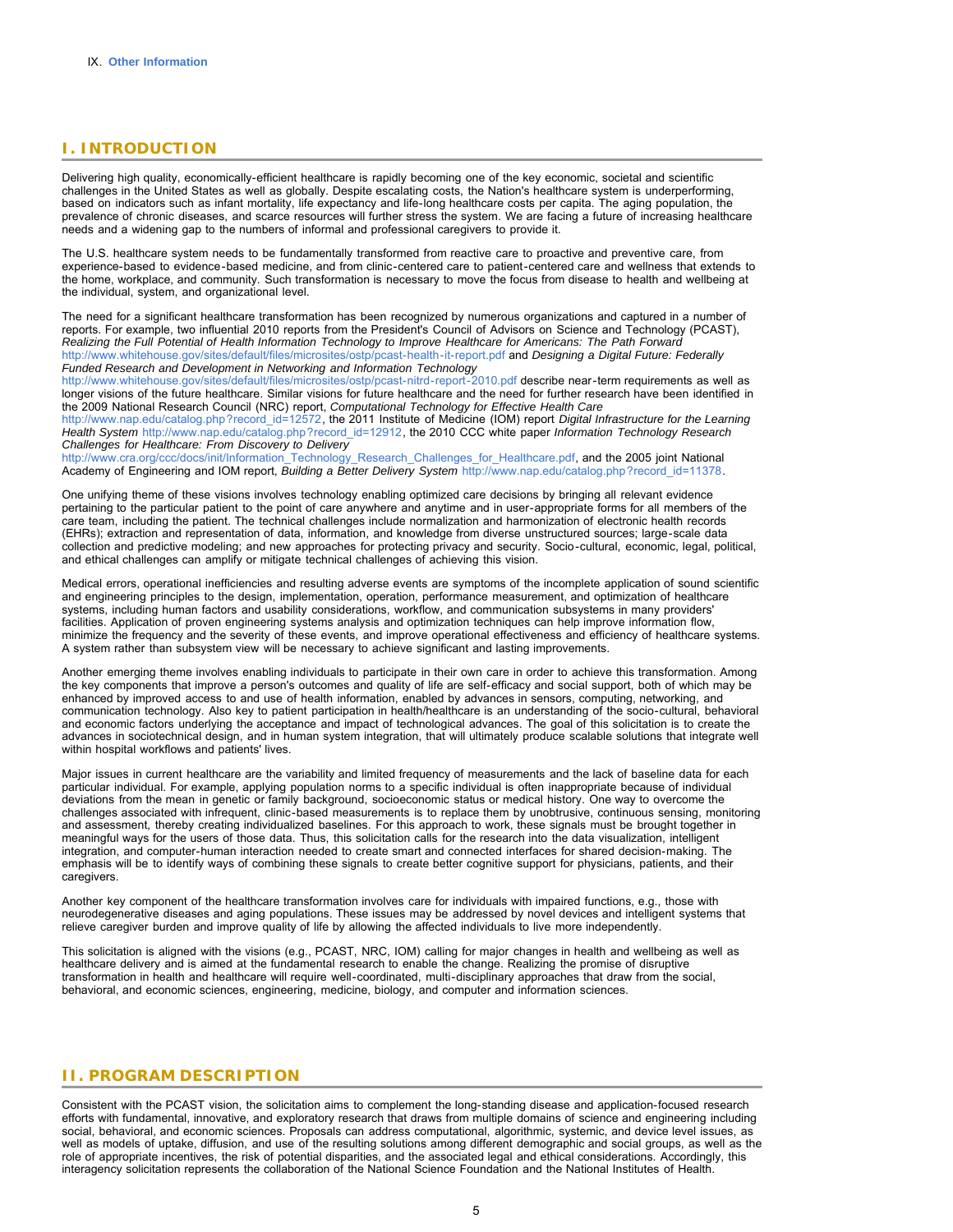The work to be funded by this solicitation must relate to a key health problem and/or must make a fundamental contribution to engineering, computer and information sciences, or social, behavioral and economic sciences. Traditional disease-centric medical, clinical, pharmacological, biological or physiological studies and evaluations are outside the scope of this solicitation. The research teams must include members with appropriate and demonstrable expertise in the major areas involved in the work. This solicitation aims to support research activities that complement rather than duplicate the core programs of the NSF directorates and the National Institutes of Health, and the research efforts supported by other agencies such as the Agency for Healthcare Research and Quality, and the National Institute of Standards and Technology.

Addressing the challenges will require fundamental research and the development of new tools and methods across many dimensions, some of which are called for below:

**1. Digital Health Information Infrastructure:** Pursue fundamental research to enable interoperable, distributed, federated, and scalable digital infrastructure, languages, and tools for effective sharing and use of electronic health record data, data representation for such including semantic metadata, and networked applications that access such data. Investigate aspects of a continuously extensible universal exchange language for current and future health and wellness data originating from diverse sources in multiple formats, supporting both syntax and semantics. Advance data methods for controlling and maintaining data integrity, provenance, security, privacy and reliability of original as well as aggregated data, providing trustworthy patient identification and authentication and access control protocols, and maintaining sensitivity to the legal, cultural and ethical issues associated with universally accessible digital health data (e.g., EHR) in the U.S. Advance systems methods for measuring and optimizing operations to improve quality and productivity of healthcare delivery systems. Explore the societal impacts of increasing medical/health information availability and use.

**2. From Data to Knowledge to Decisions:** Investigate methods and algorithms for aggregation of multi-scale clinical, biomedical, contextual, and environmental data about each patient (e.g., in EHRs, personal health records - PHR, etc.), and unified and extensible metadata standards, and decision support tools to facilitate optimized patient-centered, evidence-based decisions. Integrate patient information with delivery systems performance and economic models to support operations management decisions. Develop robust knowledge representations and reasoning algorithms to support inferences based on individual or population health data, multiple sources of potentially conflicting information while complying with applicable policies and preferences. Develop innovative technology for the secondary use of health data to support assisted and automated discovery of reliable knowledge from aggregated population health records and predictive modeling and simulation of health and disease at multiple levels from cellular to individuals/patients to populations, along with robust validation and integration of empirical data into the models. Develop understanding of how families, communities, informal caregivers, professional medical teams and patients interpret care and treatment. Increase understanding of issues (technological, behavioral, socio-economic, value-driven actions, ethical, systemic) that interfere with patients' collaboration in care teams, adherence to treatment and wellness regimens. Promote a new science of computer human interaction around networked information technologies in healthcare to improve situational awareness in care teams, while diminishing the negative influences of reminder fatigue, information overload, and informational conflict.

**3. Empowering Individuals:** Investigate underlying socio-economic and behavioral principles underlying patient participation in healthcare and wellness. Develop new approaches to empowering patients and healthy individuals to participate in their own health and treatment such as custom-educating, accessing and visualizing health data and knowledge, understanding how people participate in their own health treatment depending on socio-economic status, gender and ethnicity, and how different forms of education and presentation of data will contribute to better health care by teams, including patients, caregivers, and providers. Develop quantitative, predictive models of patients and individuals, including the understanding of how patients and caregivers understand "empowerment", when and where it is desirable, and the limits of such empowerment. Develop novel user-tailored and context-aware human-computer interfaces for a variety of tasks including patient, family and caregiver access to EHRs and PHRs. Examine how technology can contribute to shifting of public and private incentives toward patient-centric goals.

**4. Sensors, Devices and Robotics:** Investigate protocols and interface standards to enable interoperable, temporally synchronized, medical prosthetic and embedded devices and those devices for continuous capture, storage, and transmission of physiological state and environmental data. Develop and evaluate assistive technology systems and devices for improved health and healthcare; such systems might incorporate sensory inputs and computational intelligence ranging from internal and external sensors, wearable prosthetics, and cognitive orthotics to surgical-assist robots and social robots. Investigate sensors, analysis tools, and activators needed to assess and limit adverse environmental effects on health and wellbeing. Develop simulation and modeling methods and software tools that aid in the design and evaluation of sophisticated medical devices and how they communicate to medical information systems in the clinic, home, and in and around the person.

These research areas are clearly not mutually exclusive and the proposed projects may address several of these. Proposals of collaborative projects with partners outside of the U.S. are also encouraged. In those cases, NSF and NIH may support the U.S. collaborator, including foreign travel to the collaborating partner(s).

NSF supports investigation of fundamental research questions with broadly applicable results. SCH supports research with humans for evaluation. Because advancing fundamental science is early-stage research, clinical trials are not appropriate and will not be funded. Research that is advanced to a stage that requires clinical trials should be submitted to agencies whose mission is to improve health.

### **Project Class**

Proposals submitted to this solicitation must be consistent with the project class defined below:

<span id="page-5-0"></span>**Integrative projects (INT)** undertake research addressing key application areas by solving problems in multiple scientific and engineering domains, incorporating at least two out of the three areas of CISE, ENG, and SBE. These projects are expected to advance understanding about how technology and engineering, combined with advancements in computer, behavioral and social science, would support transformations in healthcare and improve quality of life. Projects with this broader scope are expected to include several students and postdocs. INT project descriptions must be comprehensive and well-integrated, and should make a convincing case that the collaborative contributions of the project team will be greater than the sum of each of their individual contributions. Collaborations with researchers in the health application domains are required. Such collaborations typically involve multiple institutions but are not required to be so organized. Since the successes of collaborative research efforts are known to depend on thoughtful collaboration mechanisms that regularly bring together the various participants of the project, a Collaboration Plan is **required** for each INT proposal. INT projects will be funded up to a 4-year period up to a total of \$500,000 per year. It is expected that few awards will be made at the upper end of this range. The proposed budget should be commensurate with the corresponding scope of work. Rationale must be provided to explain why a budget of the requested size is required to carry out the proposed work.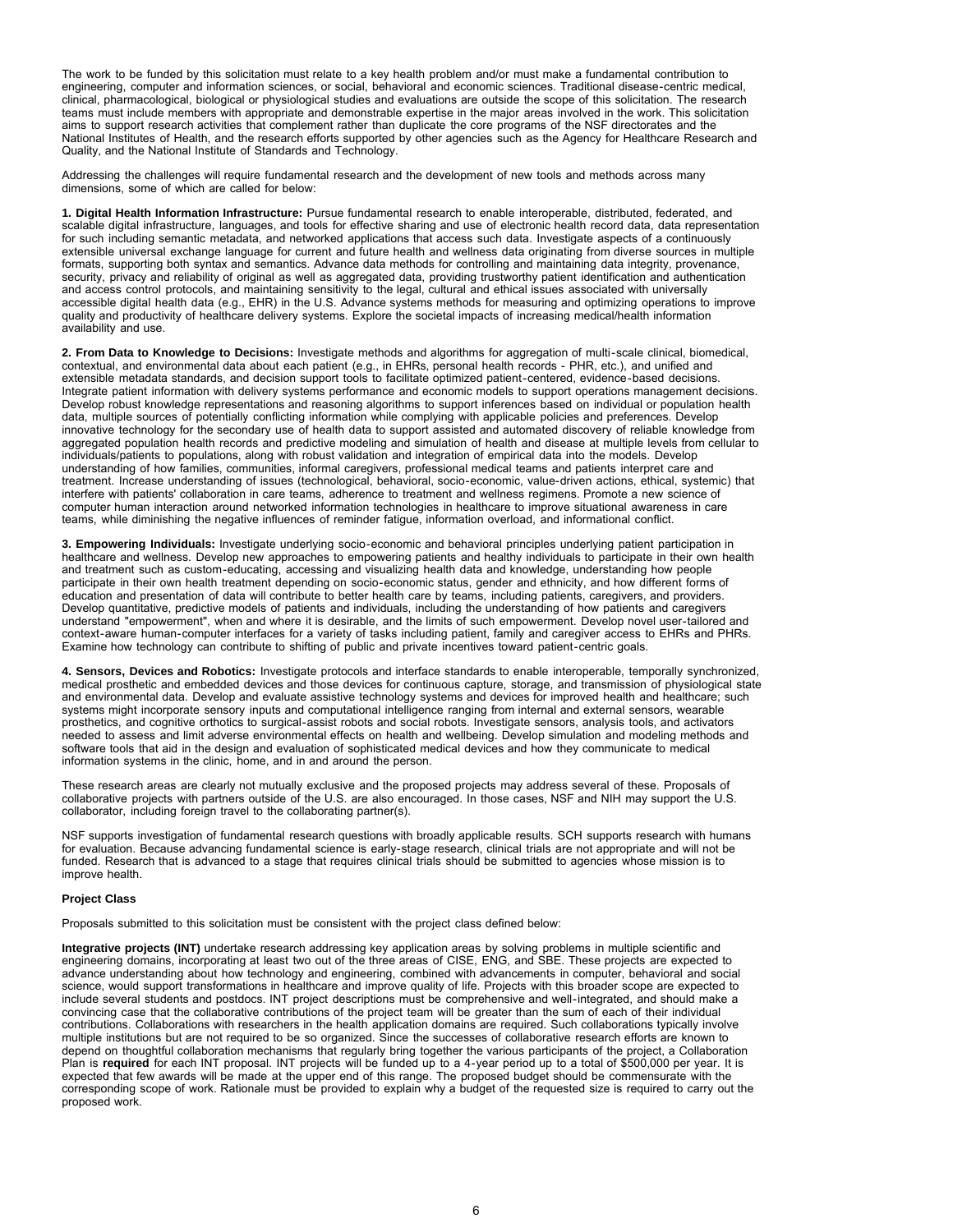## **III. AWARD INFORMATION**

Estimated program budget, number of awards and average award size/duration are subject to the availability of funds. An estimated 8 to 16 projects will be funded, subject to availability of funds. Up to \$20,000,000 will be invested in proposals submitted to this solicitation, subject to availability of funds.

All awards under this solicitation made by NSF will be as grants or cooperative agreements or other contract vehicles as determined by the supporting agency. All awards under this solicitation made by NIH will be as grants or cooperative agreements. One size of projects are expected to be funded under this solicitation:

Integrative (INT) projects: Multidisciplinary teams of investigators may propose projects with funding up to \$500,000 total cost per year for up to four years.

<span id="page-6-0"></span>Scientists from all disciplines are encouraged to participate. Projects will be awarded depending on the availability of funds and with consideration for creating a balanced overall portfolio.

## **IV. ELIGIBILITY INFORMATION**

#### **Who May Submit Proposals:**

Proposals may only be submitted by the following:

- Universities and Colleges Universities and two- and four-year colleges (including community colleges) accredited in, and having a campus located in, the US acting on behalf of their faculty members. Such organizations also are referred to as academic institutions.
- Non-profit, non-academic organizations: Independent museums, observatories, research labs, professional societies and similar organizations in the U.S. associated with educational or research activities.

#### **Who May Serve as PI:**

There are no restrictions or limits.

#### **Limit on Number of Proposals per Organization:**

There are no restrictions or limits.

### **Limit on Number of Proposals per PI or Co-PI:** 2

An investigator may participate as Principal Investigator (PI), co-Principal Investigator (co-PI), Project Director (PD), Senior Personnel or Consultant in **no more than two** proposals submitted in response to this solicitation. **These eligibility constraints will be strictly enforced in order to treat everyone fairly and consistently**. In the event that an individual exceeds this limit, proposals received within the limit will be accepted based on earliest date and time of proposal submission (i.e., the first two proposals received will be accepted, and the remainder will be returned without review). **No exceptions will be made.**

Proposals submitted in response to this solicitation may not duplicate or be substantially similar to other proposals concurrently under consideration by NSF or NIH programs or study sections. Duplicate or substantially similar proposals will be returned without review. NIH will not accept any application that is essentially the same as one already reviewed within the past thirty-seven months (as described in the *[NIH Grants Policy Statement](http://grants.nih.gov/grants/guide/url_redirect.htm?id=11129)*), except for submission:

- To an NIH Requests for Applications (RFA) of an application that was submitted previously as an investigator-initiated application but not paid;
- Of an NIH investigator-initiated application that was originally submitted to an RFA but not paid; or
- Of an NIH application with a changed grant activity code.

## <span id="page-6-1"></span>**V. PROPOSAL PREPARATION AND SUBMISSION INSTRUCTIONS**

## **A. Proposal Preparation Instructions**

**Full Proposal Preparation Instructions**: Proposers may opt to submit proposals in response to this Program Solicitation via Grants.gov or via the NSF FastLane system.

- Full proposals submitted via FastLane: Proposals submitted in response to this program solicitation should be prepared and submitted in accordance with the general guidelines contained in the NSF Grant Proposal Guide (GPG). The complete text of the GPG is available electronically on the NSF website at: [http://www.nsf.gov/publications/pub\\_summ.jsp?ods\\_key=gpg.](http://www.nsf.gov/publications/pub_summ.jsp?ods_key=gpg) Paper copies of the GPG may be obtained from the NSF Publications Clearinghouse, telephone (703) 292-7827 or by email from [nsfpubs@nsf.gov.](mailto:nsfpubs@nsf.gov) Proposers are reminded to identify this program solicitation number in the program solicitation block on the NSF Cover Sheet For Proposal to the National Science Foundation. Compliance with this requirement is critical to determining the relevant proposal processing guidelines. Failure to submit this information may delay processing.
- Full proposals submitted via Grants.gov: Proposals submitted in response to this program solicitation via Grants.gov should be prepared and submitted in accordance with the NSF Grants.gov Application Guide: A Guide for the Preparation and Submission of NSF Applications via Grants.gov. The complete text of the NSF Grants.gov Application Guide is available on the Grants.gov website and on the NSF website at: ([http://www.nsf.gov/publications/pub\\_summ.jsp?](http://www.nsf.gov/publications/pub_summ.jsp?ods_key=grantsgovguide)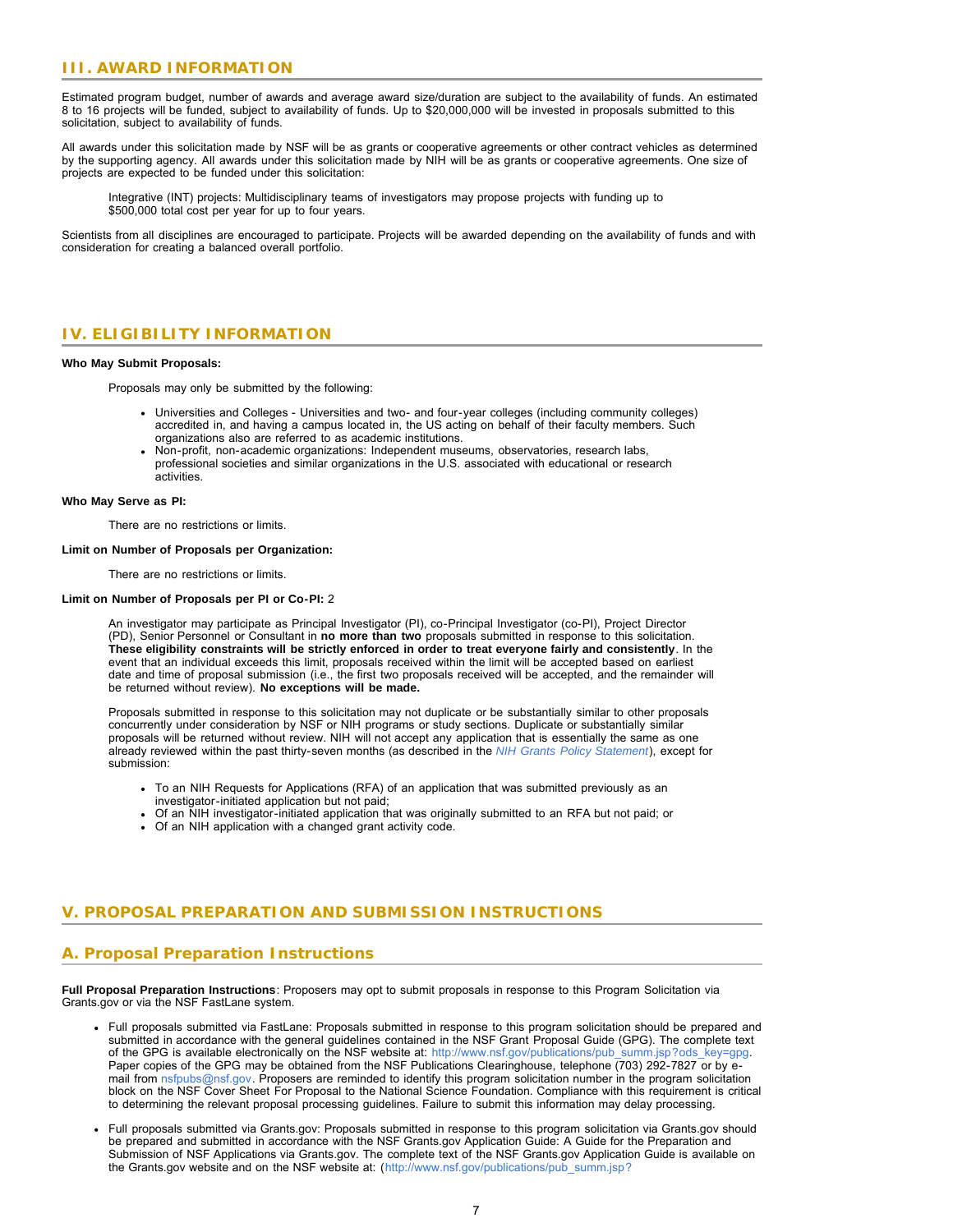ods key=grantsgovguide). To obtain copies of the Application Guide and Application Forms Package, click on the Apply tab on the Grants.gov site, then click on the Apply Step 1: Download a Grant Application Package and Application Instructions link and enter the funding opportunity number, (the program solicitation number without the NSF prefix) and press the Download Package button. Paper copies of the Grants.gov Application Guide also may be obtained from the NSF Publications Clearinghouse, telephone (703) 292-7827 or by e-mail from [nsfpubs@nsf.gov.](mailto:nsfpubs@nsf.gov)

In determining which method to utilize in the electronic preparation and submission of the proposal, please note the following:

Collaborative Proposals. All collaborative proposals submitted as separate submissions from multiple organizations must be submitted via the NSF FastLane system. Chapter II, Section D.5 of the Grant Proposal Guide provides additional information on collaborative proposals.

See Chapter II.C.2 of the [GPG](http://www.nsf.gov/publications/pub_summ.jsp?ods_key=gpg) for guidance on the required sections of a full research proposal submitted to NSF. Please note that the proposal preparation instructions provided in this program solicitation may deviate from the GPG instructions.

The following information SUPPLEMENTS (not replaces) the guidelines provided in the NSF Grant Proposal Guide (GPG).

**Proposal Titles:** Proposal titles must begin with **SCH**, followed by a colon, then **INT**, followed by a colon and the title of the project (i.e., **SCH: INT: Title**). If you submit a proposal as part of a set of collaborative proposals, the title of the proposal should begin with SCH followed by a colon, the project class followed by a colon, then "Collaborative Research" followed by a colon, and the title. For example, if you are submitting a collaborative set of proposals for an INT project, then the title of each would be **SCH: INT: Collaborative Research: Title.**

Proposals from PIs in institutions that have RUI (Research in Undergraduate Institutions) eligibility should have a proposal title that begins with SCH, followed by a colon, then the project class followed by a colon, then "RUI" followed by a colon, then "Collaborative Research" (if applicable) followed by a colon, and then the title, for example, **SCH: INT: RUI: Collaborative Research: Title.**

**Project Summary (1 page limit):** At the beginning of the Overview section of the Project Summary enter the title of the SCH project, the name of the PI and the lead institution. Provide a summary description of the SCH project, including its transformative research and education goals, and the community (communities) that will be impacted by its results.

**Project Description:** There is a 15 page limit for all proposals. Within the project description, include a plan to evaluate the technologies developed, which could include results from applications of that technology to specific domains, efficacy studies, assessments of learning and engagement, and other such activities. The **Evaluation Plan** should be appropriate for the size and scope of the project.

#### **Please note that the Collaboration Plan must be submitted as a Supplementary Document for this solicitation; see guidance below.**

**Proposal Budget:** It is expected that the principal investigators and other team members for each funded project will attend an SCH Principal Investigators' (PI) meeting annually to present project research findings and capacity building or community outreach activities. Requested budgets should include funds for travel to this event.

**Supplementary Documents:** Supplementary documents are limited to the specific types of documentation listed in the GPG, with the following exceptions:

*(1) Collaboration Plan.* Proposals **must** include a Collaboration Plan. **The Collaboration Plan must be submitted as a Supplementary Document and cannot exceed two pages.** *Proposals that do not include a properly-labeled and complete Collaboration Plan will be returned without review*. The Collaboration Plan must be labeled "Collaboration Plan" and must include: 1) the specific roles of the collaborating PIs, Co-PIs, other Senior Personnel and paid consultants at all organizations involved; 2) how the project will be managed across institutions and disciplines; 3) identification of the specific collaboration mechanisms that will enable cross-institution and/or cross-discipline scientific integration (e.g., workshops, graduate student exchange, project meetings at conferences, use of videoconferencing and other communication tools, software repositories, etc.), and 4) specific references to the budget line items that support these collaboration mechanisms.

*(2) Human Subjects Protection.* Proposals involving human subjects should include a supplementary document of no more than two pages in length summarizing potential risks to human subjects; plans for recruitment and informed consent; inclusion of women, minorities, and children; and planned procedures to protect against or minimize potential risks.

*(3) Vertebrate Animals.* Proposals involving vertebrate animals should include a supplementary document of no more than two pages in length that addresses the following points:

- a. Detailed description and justification of the proposed use of the animals, including species, strains, ages, sex, and number to be used;
- b. Information on the veterinary care of the animals;
- c. Description of procedures for minimizing discomfort, distress, pain, and injury; and
- d. Method of euthanasia and the reasons for its selection.

*(4) Data Management Plan.* All proposals must include a supplementary document no more than two pages in length labeled "Data Management Plan". This supplementary document should describe how the proposal will conform to NSF policy on the dissemination and sharing of research results.

See Chapter II.C.2.j of the GPG for full policy implementation.

For additional information on the Dissemination and Sharing of Research Results, see: [http://www.nsf.gov/bfa/dias/policy/dmp.jsp.](http://www.nsf.gov/bfa/dias/policy/dmp.jsp)

For specific guidance for Data Management Plans submitted to the Directorate for Computer and Information Science and Engineering (CISE) see: [http://www.nsf.gov/cise/cise\\_dmp.jsp.](http://www.nsf.gov/cise/cise_dmp.jsp)

#### *(5) Documentation of Collaborative Arrangements of Significance to the Proposal through Letters of Collaboration:*

There are two types of collaboration, one involving individuals/organizations that are included in the budget, and the other involving individuals/organizations that are not included in the budget. Collaborations that are included in the budget should be described in the Project Description. Any substantial collaboration with individuals/organizations not included in the budget should be described in the Facilities, Equipment and Other Resources section of the proposal (see GPG Chapter II.C.2.i). In either case, whether or not the collaborator is included in the budget, **a letter of collaboration from each named participating organization other than the**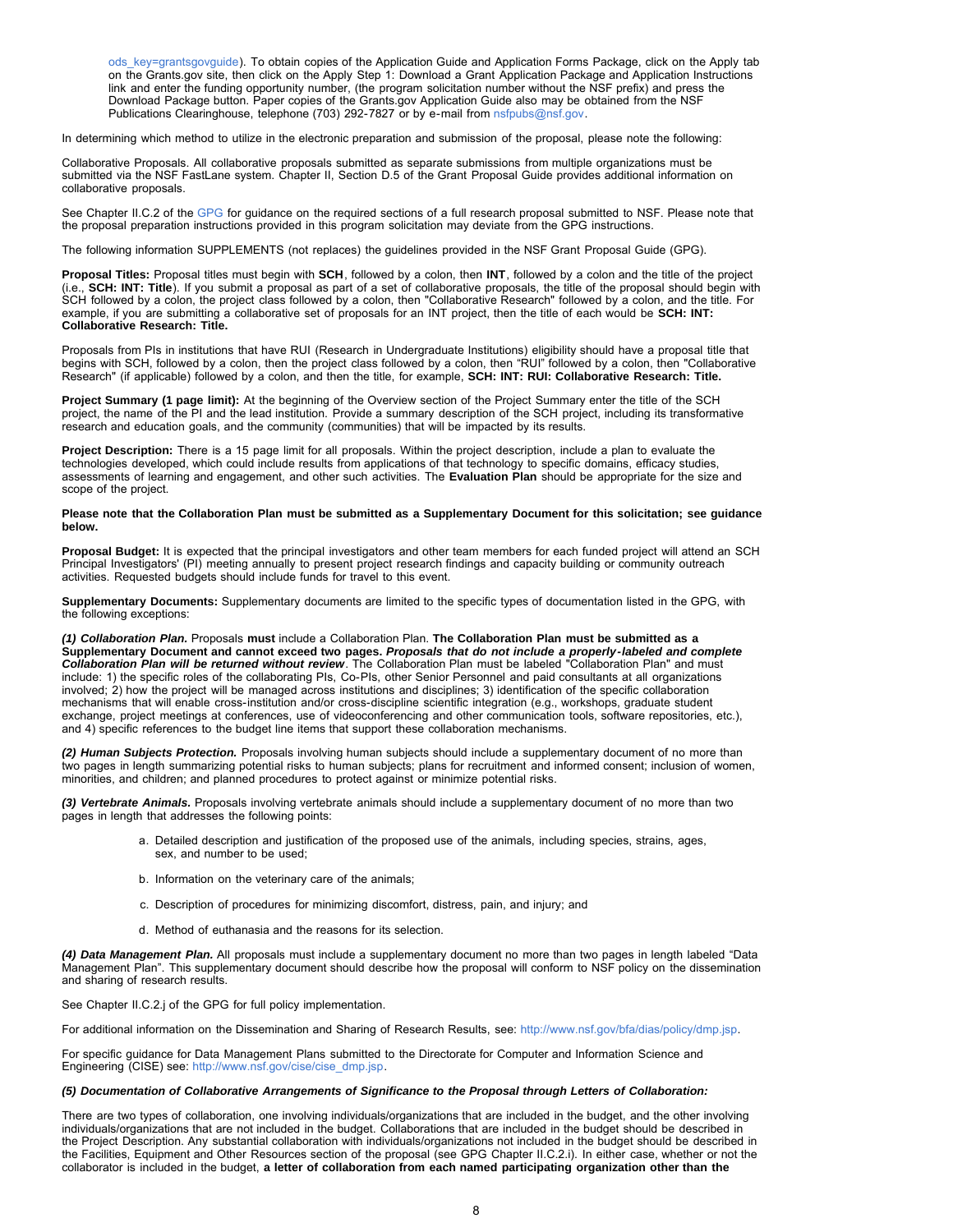<span id="page-8-0"></span>**submitting lead, non-lead, and/or subawardee institutions must be provided at the time of submission of the proposal. Such letters simply confirm the commitment to collaborate, as illustrated in the recommended format provided in the GPG. They must explicitly state the nature of the collaboration, appear on the organization's letterhead and be signed by the appropriate organizational representative. These letters must not otherwise deviate from the restrictions and requirements set forth in the GPG, Chapter II.C.2.j.**

**Please note that letters of support may not be submitted.** Such letters do not document collaborative arrangements of significance to the project, but primarily convey a sense of enthusiasm for the project and/or highlight the qualifications of the PI or co-PI. **Reviewers will be instructed not to consider these letters of support in reviewing the merits of the proposal.**

#### *(6) List of Project Personnel and Partner Institutions (Note - In collaborative proposals, only the lead institution should provide this information)*

Provide current, accurate information for all personnel and institutions involved in the project. NSF staff will use this information in the merit review process to manage conflicts of interest. The list should include all PIs, Co-PIs, Senior Personnel, paid/unpaid Consultants or Collaborators, Subawardees, Postdocs, and project-level advisory committee members. This list should be numbered and include (in this order) Full name, Organization(s), and Role in the project, with each item separated by a semi-colon. Each person listed should start a new numbered line. For example:

- 1. Mary Smith; XYZ University; PI
- 2. John Jones; University of PQR; Senior Personnel
- 3. Jane Brown; XYZ University; Postdoc
- 4. Bob Adams; ABC Inc.; Paid Consultant
- 5. Mary White; Welldone Institution; Unpaid Collaborator
- 6. Tim Green; ZZZ University; Subawardee

In addition, upload the following information where relevant to the Supplementary Documents Section:

#### *(7) Postdoctoral Mentoring Plan (if applicable)*

Each proposal that requests funding to support postdoctoral researchers must include, as a supplementary document, a description of the mentoring activities that will be provided for such individuals. Please be advised that if required, FastLane will not permit submission of a proposal that is missing a Postdoctoral Researcher Mentoring Plan. See Chapter II.C.2.j [\(http://www.nsf.gov/pubs/policydocs/pappguide/nsf13001/gpg\\_2.jsp#IIC2j\)](http://www.nsf.gov/pubs/policydocs/pappguide/nsf13001/gpg_2.jsp#IIC2j) of the GPG for further information about the implementation of this requirement.

#### *(8) Other Specialized Information*

RUI Proposals: PIs from predominantly undergraduate institutions should include a Research in Undergraduate Institutions (RUI) Impact Statement and Certification of RUI Eligibility in this Section.

#### **Single Copy Documents**

*Collaborators and Other Affiliations Information:*

For this solicitation, the *Collaborators & Other Affiliations* information specified in the *GPG* should be submitted using the spreadsheet template found at: <http://www.nsf.gov/cise/collab/>. For each proposal, a completed spreadsheet for each PI, co-PI, or senior personnel must be uploaded directly into Fastlane in .xls or .xlsx format as a "Collaborator and Other Affiliations" Single Copy Document. NSF staff use this information in the merit review process to help manage reviewer selection; the spreadsheet will ensure the Collaborator and Other Affiliations information has a common, searchable format.

Note the distinction to (6) above for Supplementary Documents: the listing of all project participants is collected by the project lead and entered as a Supplementary Document, which is then automatically included with all proposals in a project. The Collaborators and Other Affiliations are entered for each participant within each proposal and, as Single Copy Documents, are available only to NSF staff. Collaborators and Other Affiliations due to participants listed on (6) that are not PIs, co-PIs, or senior personnel can be uploaded under Additional Single Copy Documents using Transfer File.

## **B. Budgetary Information**

#### **Cost Sharing:**

Inclusion of voluntary committed cost sharing is prohibited.

#### **Indirect Cost (F&A) Limitations:**

For NSF, Grant Proposal Guide (GPG) Guidelines apply.

For NIH, indirect costs on foreign subawards/subcontracts will be limited to eight (8) percent.

#### **Other Budgetary Limitations:**

Budgets should include travel funds to attend one SCH Principal Investigators' meeting annually for the project principal investigators and other team members as appropriate from all collaborating institutions.

### <span id="page-8-1"></span>**C. Due Dates**

<span id="page-8-2"></span>**Full Proposal Deadline(s)** (due by 5 p.m. submitter's local time):

December 08, 2016

Integrative (INT) Proposals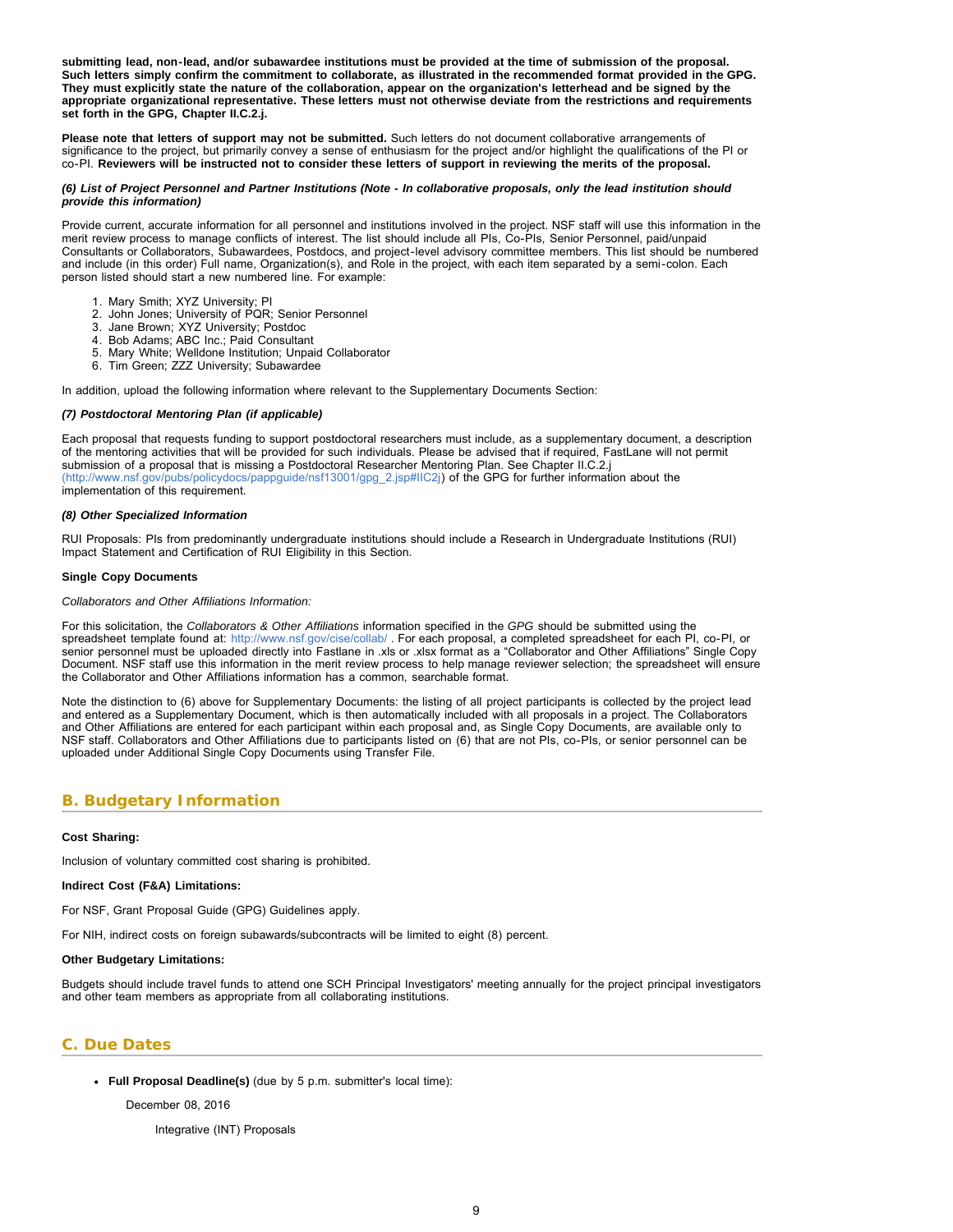### **For Proposals Submitted Via FastLane:**

To prepare and submit a proposal via FastLane, see detailed technical instructions available at: [https://www.fastlane.nsf.gov/a1/newstan.htm.](https://www.fastlane.nsf.gov/a1/newstan.htm) For FastLane user support, call the FastLane Help Desk at 1-800- 673-6188 or e-mail [fastlane@nsf.gov.](mailto:fastlane@nsf.gov) The FastLane Help Desk answers general technical questions related to the use of the FastLane system. Specific questions related to this program solicitation should be referred to the NSF program staff contact(s) listed in Section VIII of this funding opportunity.

#### **For Proposals Submitted Via Grants.gov:**

Before using Grants.gov for the first time, each organization must register to create an institutional profile. Once registered, the applicant's organization can then apply for any federal grant on the Grants.gov website. Comprehensive information about using Grants.gov is available on the Grants.gov Applicant Resources webpage: [http://www.grants.gov/web/grants/applicants.html.](http://www.grants.gov/web/grants/applicants.html) In addition, the NSF Grants.gov Application Guide (see link in Section V.A) provides instructions regarding the technical preparation of proposals via Grants.gov. For Grants.gov user support, contact the Grants.gov Contact Center at 1-800-518-4726 or by email: [support@grants.gov](mailto:support@grants.gov). The Grants.gov Contact Center answers general technical questions related to the use of Grants.gov. Specific questions related to this program solicitation should be referred to the NSF program staff contact(s) listed in Section VIII of this solicitation.

*Submitting the Proposal:* Once all documents have been completed, the Authorized Organizational Representative (AOR) must submit the application to Grants.gov and verify the desired funding opportunity and agency to which the application is submitted. The AOR must then sign and submit the application to Grants.gov. The completed application will be transferred to the NSF FastLane system for further processing.

Proposers that submitted via FastLane are strongly encouraged to use FastLane to verify the status of their submission to NSF. For proposers that submitted via Grants.gov, until an application has been received and validated by NSF, the Authorized Organizational Representative may check the status of an application on Grants.gov. After proposers have received an e-mail notification from NSF, Research.gov should be used to check the status of an application.

## <span id="page-9-0"></span>**VI. NSF PROPOSAL PROCESSING AND REVIEW PROCEDURES**

Proposals received by NSF are assigned to the appropriate NSF program for acknowledgement and, if they meet NSF requirements, for review. All proposals are carefully reviewed by a scientist, engineer, or educator serving as an NSF Program Officer, and usually by three to ten other persons outside NSF either as *ad hoc* reviewers, panelists, or both, who are experts in the particular fields represented by the proposal. These reviewers are selected by Program Officers charged with oversight of the review process. Proposers are invited to suggest names of persons they believe are especially well qualified to review the proposal and/or persons they would prefer not review the proposal. These suggestions may serve as one source in the reviewer selection process at the Program Officer's discretion. Submission of such names, however, is optional. Care is taken to ensure that reviewers have no conflicts of interest with the proposal. In addition, Program Officers may obtain comments from site visits before recommending final action on proposals. Senior NSF staff further review recommendations for awards. A flowchart that depicts the entire NSF proposal and award process (and associated timeline) is included in the [GPG](http://www.nsf.gov/publications/pub_summ.jsp?ods_key=gpg) as Exhibit III-1.

A comprehensive description of the Foundation's merit review process is available on the NSF website at: [http://www.nsf.gov/bfa/dias/policy/merit\\_review/](http://www.nsf.gov/bfa/dias/policy/merit_review/).

Proposers should also be aware of core strategies that are essential to the fulfillment of NSF's mission, as articulated in *[Investing in](http://www.nsf.gov/publications/pub_summ.jsp?ods_key=nsf14043) [Science, Engineering, and Education for the Nation's Future: NSF Strategic Plan for 2014-2018](http://www.nsf.gov/publications/pub_summ.jsp?ods_key=nsf14043)*. These strategies are integrated in the program planning and implementation process, of which proposal review is one part. NSF's mission is particularly wellimplemented through the integration of research and education and broadening participation in NSF programs, projects, and activities.

One of the strategic objectives in support of NSF's mission is to foster integration of research and education through the programs, projects, and activities it supports at academic and research institutions. These institutions must recruit, train, and prepare a diverse STEM workforce to advance the frontiers of science and participate in the U.S. technology-based economy. NSF's contribution to the national innovation ecosystem is to provide cutting-edge research under the guidance of the Nation's most creative scientists and engineers. NSF also supports development of a strong science, technology, engineering, and mathematics (STEM) workforce by investing in building the knowledge that informs improvements in STEM teaching and learning.

NSF's mission calls for the broadening of opportunities and expanding participation of groups, institutions, and geographic regions that are underrepresented in STEM disciplines, which is essential to the health and vitality of science and engineering. NSF is committed to this principle of diversity and deems it central to the programs, projects, and activities it considers and supports.

## <span id="page-9-1"></span>**A. Merit Review Principles and Criteria**

The National Science Foundation strives to invest in a robust and diverse portfolio of projects that creates new knowledge and enables breakthroughs in understanding across all areas of science and engineering research and education. To identify which projects to support, NSF relies on a merit review process that incorporates consideration of both the technical aspects of a proposed project and its potential to contribute more broadly to advancing NSF's mission "to promote the progress of science; to advance the national health, prosperity, and welfare; to secure the national defense; and for other purposes." NSF makes every effort to conduct a fair, competitive, transparent merit review process for the selection of projects.

### **1. Merit Review Principles**

These principles are to be given due diligence by PIs and organizations when preparing proposals and managing projects, by reviewers when reading and evaluating proposals, and by NSF program staff when determining whether or not to recommend proposals for funding and while overseeing awards. Given that NSF is the primary federal agency charged with nurturing and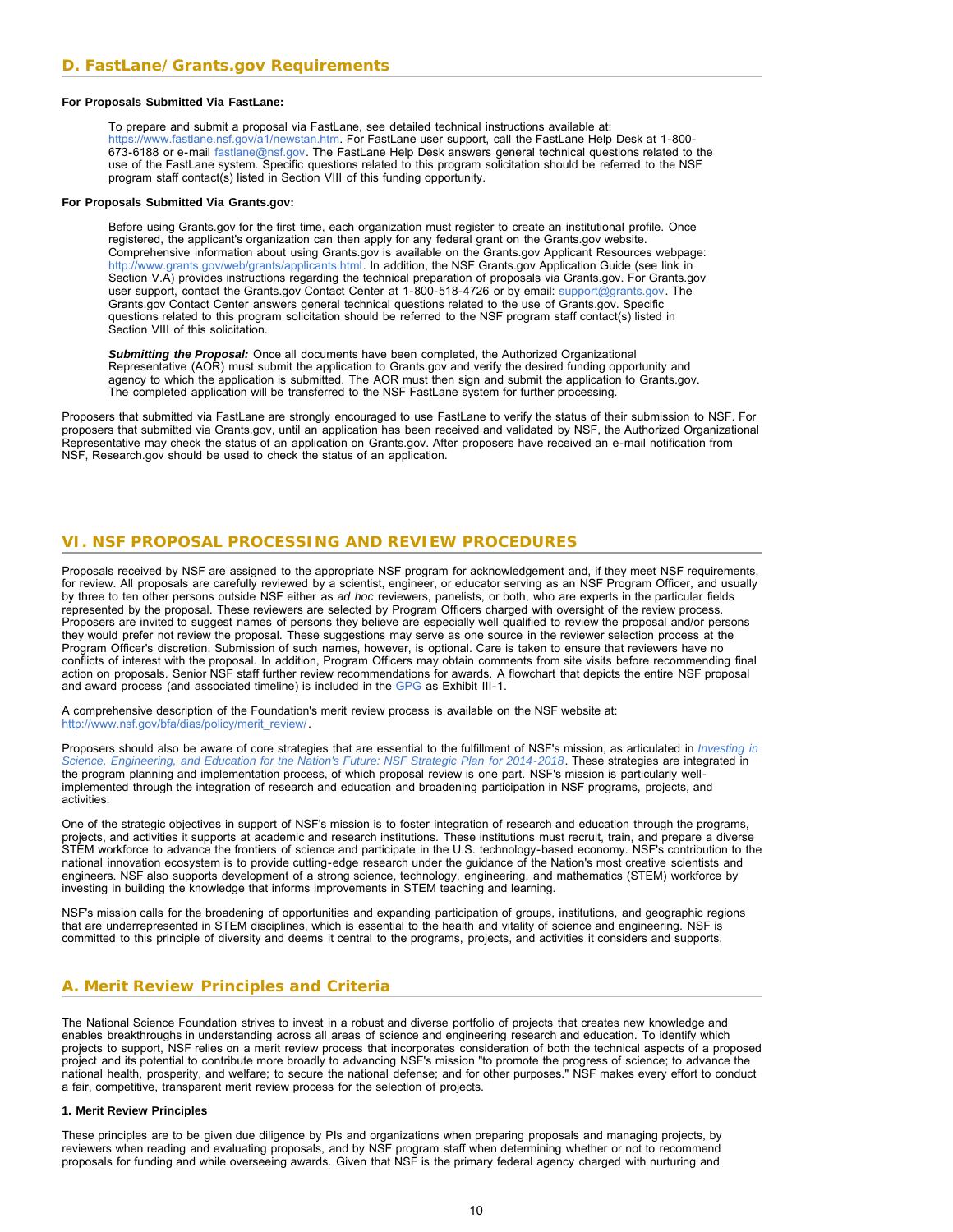supporting excellence in basic research and education, the following three principles apply:

- All NSF projects should be of the highest quality and have the potential to advance, if not transform, the frontiers of knowledge.
- NSF projects, in the aggregate, should contribute more broadly to achieving societal goals. These "Broader Impacts" may be accomplished through the research itself, through activities that are directly related to specific research projects, or through activities that are supported by, but are complementary to, the project. The project activities may be based on previously established and/or innovative methods and approaches, but in either case must be well justified.
- Meaningful assessment and evaluation of NSF funded projects should be based on appropriate metrics, keeping in mind the likely correlation between the effect of broader impacts and the resources provided to implement projects. If the size of the activity is limited, evaluation of that activity in isolation is not likely to be meaningful. Thus, assessing the effectiveness of these activities may best be done at a higher, more aggregated, level than the individual project.

With respect to the third principle, even if assessment of Broader Impacts outcomes for particular projects is done at an aggregated level, PIs are expected to be accountable for carrying out the activities described in the funded project. Thus, individual projects should include clearly stated goals, specific descriptions of the activities that the PI intends to do, and a plan in place to document the outputs of those activities.

These three merit review principles provide the basis for the merit review criteria, as well as a context within which the users of the criteria can better understand their intent.

#### **2. Merit Review Criteria**

All NSF proposals are evaluated through use of the two National Science Board approved merit review criteria. In some instances, however, NSF will employ additional criteria as required to highlight the specific objectives of certain programs and activities.

The two merit review criteria are listed below. **Both** criteria are to be given **full consideration** during the review and decisionmaking processes; each criterion is necessary but neither, by itself, is sufficient. Therefore, proposers must fully address both criteria. ([GPG](http://www.nsf.gov/publications/pub_summ.jsp?ods_key=gpg) Chapter II.C.2.d.i. contains additional information for use by proposers in development of the Project Description section of the proposal.) Reviewers are strongly encouraged to review the criteria, including [GPG](http://www.nsf.gov/publications/pub_summ.jsp?ods_key=gpg) Chapter II.C.2.d.i., prior to the review of a proposal.

When evaluating NSF proposals, reviewers will be asked to consider what the proposers want to do, why they want to do it, how they plan to do it, how they will know if they succeed, and what benefits could accrue if the project is successful. These issues apply both to the technical aspects of the proposal and the way in which the project may make broader contributions. To that end, reviewers will be asked to evaluate all proposals against two criteria:

- **Intellectual Merit:** The Intellectual Merit criterion encompasses the potential to advance knowledge; and
- **Broader Impacts:** The Broader Impacts criterion encompasses the potential to benefit society and contribute to the achievement of specific, desired societal outcomes.

The following elements should be considered in the review for both criteria:

- 1. What is the potential for the proposed activity to
	- a. Advance knowledge and understanding within its own field or across different fields (Intellectual Merit); and b. Benefit society or advance desired societal outcomes (Broader Impacts)?
- 2. To what extent do the proposed activities suggest and explore creative, original, or potentially transformative concepts?
- 3. Is the plan for carrying out the proposed activities well-reasoned, well-organized, and based on a sound rationale? Does the plan incorporate a mechanism to assess success?
- 4. How well qualified is the individual, team, or organization to conduct the proposed activities?
- 5. Are there adequate resources available to the PI (either at the home organization or through collaborations) to carry out the proposed activities?

Broader impacts may be accomplished through the research itself, through the activities that are directly related to specific research projects, or through activities that are supported by, but are complementary to, the project. NSF values the advancement of scientific knowledge and activities that contribute to achievement of societally relevant outcomes. Such outcomes include, but are not limited to: full participation of women, persons with disabilities, and underrepresented minorities in science, technology, engineering, and mathematics (STEM); improved STEM education and educator development at any level; increased public scientific literacy and public engagement with science and technology; improved well-being of individuals in society; development of a diverse, globally competitive STEM workforce; increased partnerships between academia, industry, and others; improved national security; increased economic competitiveness of the United States; and enhanced infrastructure for research and education.

Proposers are reminded that reviewers will also be asked to review the Data Management Plan and the Postdoctoral Researcher Mentoring Plan, as appropriate.

#### **Additional Solicitation Specific Review Criteria**

In general, group and multi-institutional proposals requiring significant resources to generate effects are expected to show their potential for novel functionalities and features, user-friendliness, interoperability, scaling, extensibility, and durability, patientcenteredness, machine learning, and direct application to advancing the nation's health. These proposals should, as appropriate, include active participation from healthcare professionals, client groups, technology vendors, and potential commercial enterprises or application beneficiaries. The proposals will also be evaluated based on:

**Infrastructure planning and software sharing:** Per NSF policy, the dissemination plan for using and sharing the technological products of this research, with appropriate timelines, will be assessed for its potential effectiveness and impact on other projects and the SCH overall. For NSF, reviewers will also be instructed to evaluate the proposed activities, their utility to the proposed research, and the SCH goals more broadly.

**Survivability:** Credibility of the plan for continuing the development and transferring the artifacts and know-how after the expiration of research funding including steps toward commercialization and translation to the bedside.

**Impact:** Potential for general impact on the development of techniques, environments or paradigms that will advance the provision of a system with patient-centered, evidence-based, prevention-focused and/or personalized care.

**Collaboration and Management:** The extent to which the group is integrated, has a common focus and the quality of management and collaboration plans.

**Education and Training:** The degree to which research and education are integrated and activities involve participation and training of students. Reviewers will assess the potential for involvement of motivated populations of young researchers in advancing health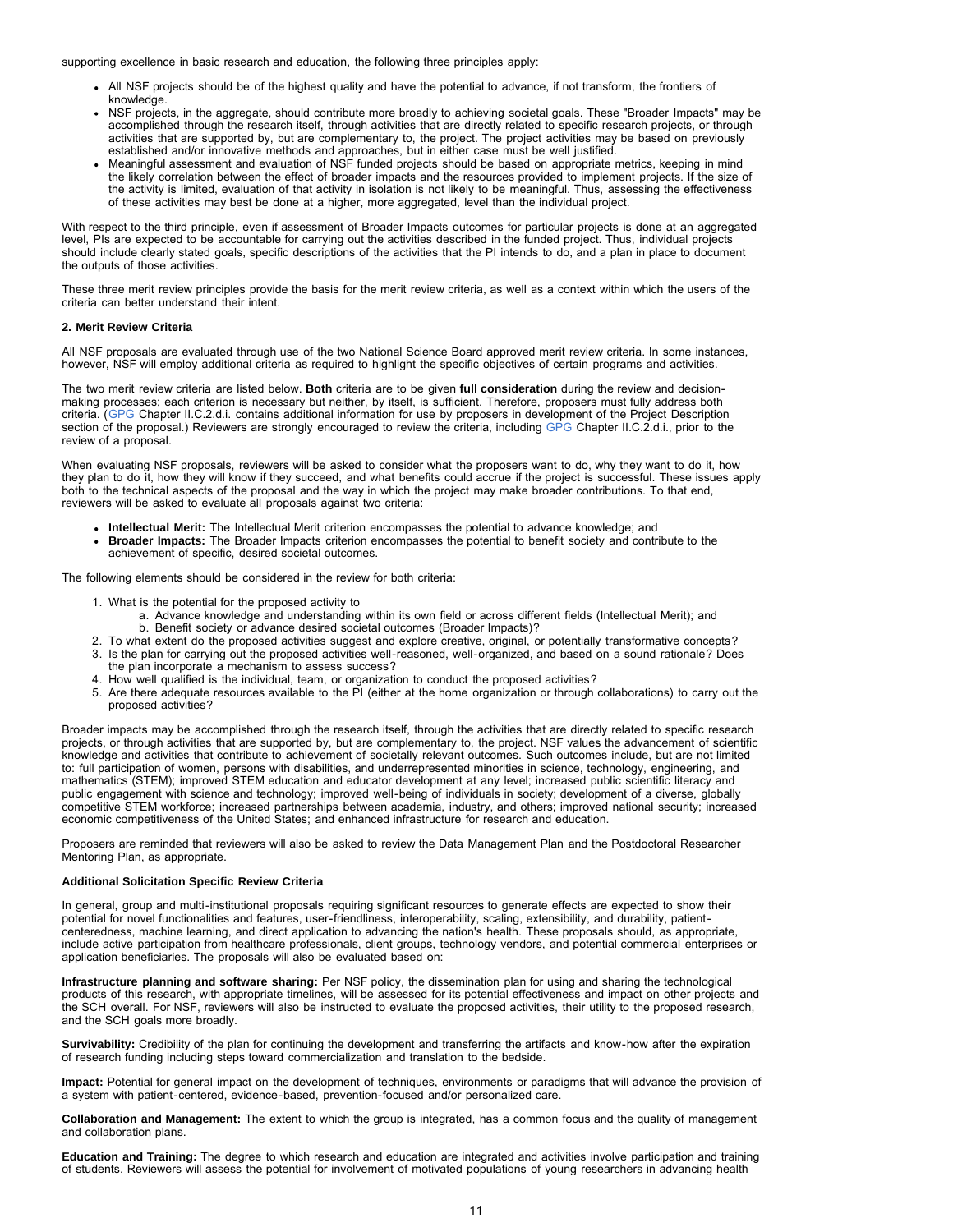through science, technology, and behavior.

Subsequent to the uniform panel reviews, a process of selection by the supporting agencies will be conducted. When considering their funding choices appropriate to the interests and goals described in the solicitation, each agency may apply and prioritize the criteria to highlight the specific objectives of their programs and activities, although all of the following are considered by each of the supporting agencies when applicable.

#### **Additional NIH Review Criteria**

The mission of the NIH is to support science in pursuit of knowledge about the biology and behavior of living systems and to apply that knowledge to extend healthy life and reduce the burdens of illness and disability. In their evaluations of scientific merit, reviewers will be asked to consider the following criteria that are used by NIH:

**Overall Impact.** Reviewers will provide an overall impact/priority score and criterion scores to reflect their assessment of the likelihood for the project to exert a sustained, powerful influence on the research field(s) involved, in consideration of the following five core review criteria, and additional review criteria (as applicable for the project proposed).

*Significance.* Does the project address an important problem or a critical barrier to progress in the field? If the aims of the project are achieved, how will scientific knowledge, technical capability, and/or clinical practice be improved? How will successful completion of the aims change the concepts, methods, technologies, treatments, services, or preventative interventions that drive this field?

*Investigator(s).* Are the PD/PIs, collaborators, and other researchers well suited to the project? If Early Stage Investigators or New Investigators, do they have appropriate experience and training? If established, have they demonstrated an ongoing record of accomplishments that have advanced their field(s)? If the project is collaborative or multi-PD/PI, do the investigators have complementary and integrated expertise; are their leadership approach, governance and organizational structure appropriate for the project?

*Innovation.* Does the application challenge and seek to shift current research or clinical practice paradigms by utilizing novel theoretical concepts, approaches or methodologies, instrumentation, or interventions? Are the concepts, approaches or methodologies, instrumentation, or interventions novel to one field of research or novel in a broad sense? Is a refinement, improvement, or new application of theoretical concepts, approaches or methodologies, instrumentation, or interventions proposed?

*Approach.* Are the overall strategy, methodology, and analyses well-reasoned and appropriate to accomplish the specific aims of the project? Are potential problems, alternative strategies, and benchmarks for success presented? If the project is in the early stages of development, will the strategy establish feasibility and will particularly risky aspects be managed? If the project involves clinical research, are the plans for 1) protection of human subjects from research risks, and 2) inclusion of minorities and members of both sexes/genders, as well as the inclusion of children, justified in terms of the scientific goals and research strategy proposed?

*Environment.* Will the scientific environment in which the work will be done contribute to the probability of success? Are the institutional support, equipment and other physical resources available to the investigators adequate for the project proposed? Will the project benefit from unique features of the scientific environment, subject populations, or collaborative arrangements? Where applicable, the following items will also be considered:

*Protections for Human Subjects.* For research that involves human subjects but does not involve one of the six categories of research that are exempt under 45 CFR Part 46, the committee will evaluate the justification for involvement of human subjects and the proposed protections from research risk relating to their participation according to the following five review criteria: 1) risk to subjects, 2) adequacy of protection against risks, 3) potential benefits to the subjects and others, 4) importance of the knowledge to be gained, and 5) data and safety monitoring. For research that involves human subjects and meets the criteria for one or more of the six categories of research that are exempt under 45 CFR Part 46, the committee will evaluate: 1) the justification for the exemption, 2) human subjects involvement and characteristics, and 3) sources of materials. For additional information on review of the Human Subjects section, please refer to the [Human Subjects Protection and Inclusion Guidelines.](http://grants.nih.gov/grants/guide/url_redirect.htm?id=11172)

*Inclusion of Women, Minorities, and Children.* When the proposed project involves clinical research, the committee will evaluate the proposed plans for inclusion of minorities and members of both genders, as well as the inclusion of children.

*Vertebrate Animals.* The committee will evaluate the involvement of live vertebrate animals as part of the scientific assessment according to the following five points: 1) proposed use of the animals, and species, strains, ages, sex, and numbers to be used; 2) justifications for the use of animals and for the appropriateness of the species and numbers proposed; 3) adequacy of veterinary care; 4) procedures for limiting discomfort, distress, pain and injury to that which is unavoidable in the conduct of scientifically sound research including the use of analgesic, anesthetic, and tranquilizing drugs and/or comfortable restraining devices; and 5) methods of euthanasia and reason for selection if not consistent with the AVMA Guidelines on Euthanasia. For additional information, see [http://grants.nih.gov/grants/olaw/VASchecklist.pdf.](http://grants.nih.gov/grants/olaw/VASchecklist.pdf)

*Biohazards.* Reviewers will assess whether materials or procedures proposed are potentially hazardous to research personnel and/or the environment, and if needed, determine whether adequate protection is proposed.

#### *Budget and Period of Support*

Reviewers will consider whether the budget and the requested period of support are fully justified and reasonable in relation to the proposed research.

**For those proposals that are selected for funding consideration by participating NIH Institutes**, the NIH will ask the applicant(s) to resubmit the proposal in an NIH-approved format directly to the Center for Scientific Review (CSR) at the NIH. Each of these NIH applications will be accompanied by a cover letter that associates the application with SCH. Applicants will not be allowed to increase the proposed budget or change the scientific content of the application in the resubmission to the NIH. These NIH applications, along with the summary statements generated based on the review, will be entered into the NIH IMPAC-II system.

#### **Additional Joint NSF and NIH Review Criteria:**

#### **NSF and NIH Plans for Data Management and Sharing of the Products of Research**.

Consistent with NSF policy, the required Data Management and Sharing of Products of Research Plans that are described below will be evaluated as part of the proposal review process.

*Data Management Plan***.** Per NSF policy, all SCH proposals must have a Data Management Plan. Proposals must include a supplementary document of no more than two pages labeled "Data Management Plan". This supplement should describe how the proposal will manage its data and share research results and may include:

1. the types of data, samples, physical collections, software, curriculum materials, and other materials to be produced in the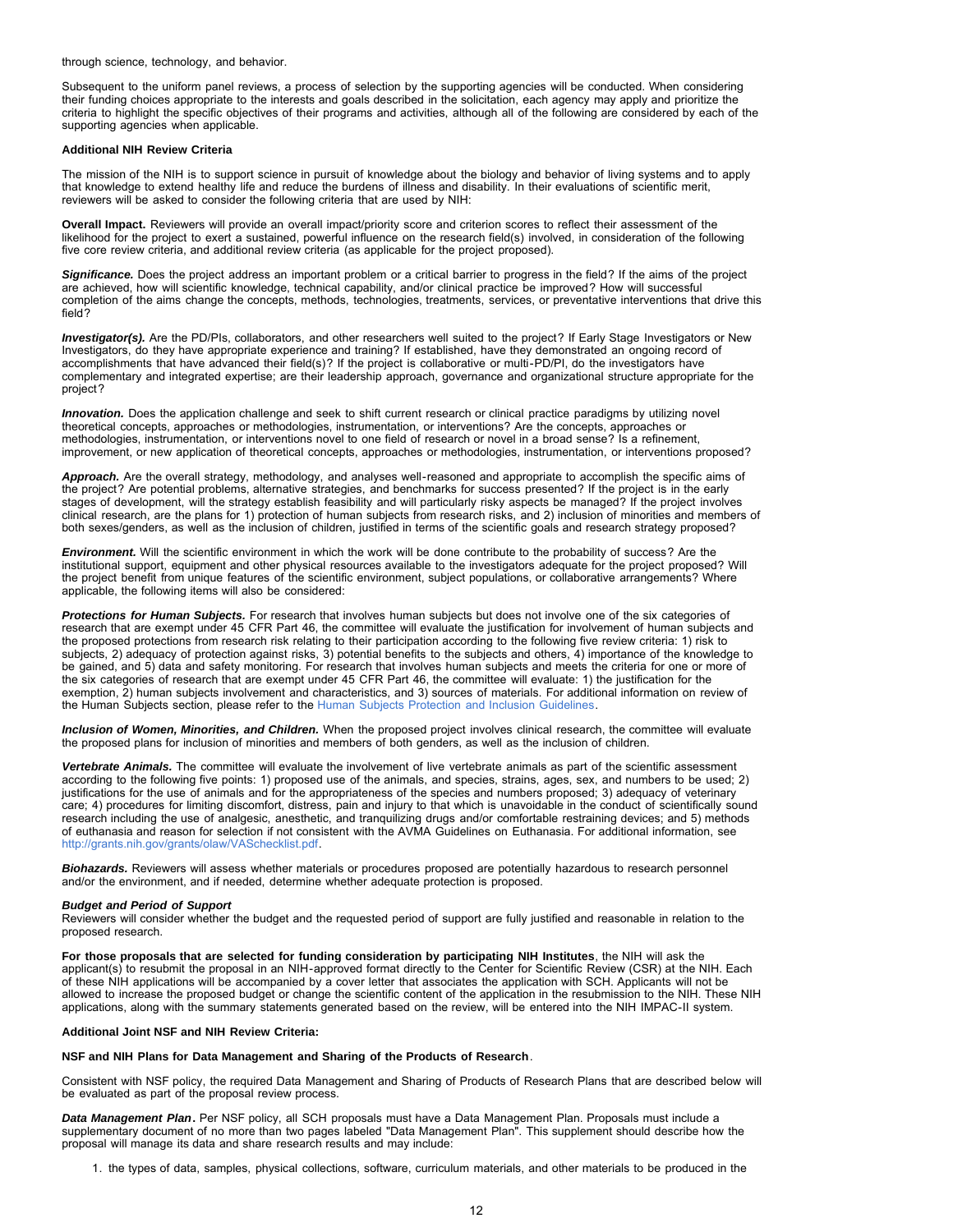course of the project;

- 2. the standards to be used for data and metadata format and content (where existing standards are absent or deemed inadequate, this should be documented along with any proposed solutions or remedies);
- 3. policies for access and sharing including provisions for appropriate protection of privacy, confidentiality, security, intellectual property, or other rights or requirements;
- 4. policies and provisions for re-use, re-distribution, and the production of derivatives; and
- 5. plans for archiving data, samples, and other research products, and for preservation of access to them.

### <span id="page-12-0"></span>**B. Review and Selection Process**

Proposals submitted in response to this program solicitation will be reviewed by Ad hoc Review and/or Panel Review and special interagency considerations.

All proposals will have a NSF-led peer review with agency representatives from NSF and NIH. These peer reviews yield the reviews, panel summary and NIH score for each proposal.

Reviewers will be asked to evaluate proposals using two National Science Board approved merit review criteria and, if applicable, additional program specific criteria. A summary rating and accompanying narrative will generally be completed and submitted by each reviewer and/or panel. The Program Officer assigned to manage the proposal's review will consider the advice of reviewers and will formulate a recommendation.

After scientific, technical and programmatic review and consideration of appropriate factors, the NSF Program Officer recommends to the cognizant Division Director whether the proposal should be declined or recommended for award. NSF is striving to be able to tell applicants whether their proposals have been declined or recommended for funding within six months. The time interval begins on the deadline or target date, or receipt date, whichever is later. The interval ends when the Division Director accepts the Program Officer's recommendation.

A summary rating and accompanying narrative will be completed and submitted by each reviewer. In all cases, reviews are treated as confidential documents. Verbatim copies of reviews, excluding the names of the reviewers, are sent to the Principal Investigator/Project Director by the Program Officer. In addition, the proposer will receive an explanation of the decision to award or decline funding.

In all cases, after programmatic approval has been obtained, the proposals recommended for funding will be forwarded to the Division of Grants and Agreements for review of business, financial, and policy implications and the processing and issuance of a grant or other agreement. Proposers are cautioned that only a Grants and Agreements Officer may make commitments, obligations or awards on behalf of NSF or authorize the expenditure of funds. No commitment on the part of NSF should be inferred from technical or budgetary discussions with a NSF Program Officer. A Principal Investigator or organization that makes financial or personnel commitments in the absence of a grant or cooperative agreement signed by the NSF Grants and Agreements Officer does so at their own risk.

#### **NIH:**

For those proposals that are selected for potential funding by participating NIH Institutes, the PI will be required to resubmit the proposal in an NIH-approved format directly to the Center for Scientific Review ([http://www.csr.nih.gov/\)](http://www.csr.nih.gov/) of the NIH. PIs invited to resubmit to NIH will receive further information on resubmission procedures from NIH. An applicant will not be allowed to increase the proposed budget or change the scientific content of the proposal in the resubmission to the NIH as an NIH application. Indirect costs on any foreign subawards/subcontracts will be limited to eight (8) percent. These NIH applications will be entered into the NIH IMPAC II system. The results of the review will be presented to the involved Institutes' National Advisory Councils for the second level of review. Subsequent to the Council reviews, NIH Institutes will make their funding determinations and selected awards will be made. Subsequent grant administration procedures for NIH awardees, including those related to New and Early Stage Investigators ([http://www.niaid.nih.gov/researchfunding/grant/Pages/aag.aspx\)](http://www.niaid.nih.gov/researchfunding/grant/Pages/aag.aspx), will be in accordance with the policies of NIH. Applications selected for NIH funding will use the NIH funding mechanisms.

<span id="page-12-1"></span>Proposals that are funded by NIH are expected to be renewed as competing continuing applications. PIs should contact their NIH Program Officer for additional information. For information purposes, NIH PIs may wish to consult the NIAID web site, "All about Grants," which provides excellent generic information about all aspects of NIH grantsmanship, including competitive renewals ([http://www.niaid.nih.gov/researchfunding/grant/Pages/aag.aspx\)](http://www.niaid.nih.gov/researchfunding/grant/Pages/aag.aspx).

## <span id="page-12-2"></span>**VII. AWARD ADMINISTRATION INFORMATION**

## **A. Notification of the Award**

Notification of the award is made to *the submitting organization* by a Grants Officer in the Division of Grants and Agreements. Organizations whose proposals are declined will be advised as promptly as possible by the cognizant NSF Program administering the program. Verbatim copies of reviews, not including the identity of the reviewer, will be provided automatically to the Principal Investigator. (See Section VI.B. for additional information on the review process).

### <span id="page-12-3"></span>**B. Award Conditions**

An NSF award consists of: (1) the award notice, which includes any special provisions applicable to the award and any numbered amendments thereto; (2) the budget, which indicates the amounts, by categories of expense, on which NSF has based its support (or otherwise communicates any specific approvals or disapprovals of proposed expenditures); (3) the proposal referenced in the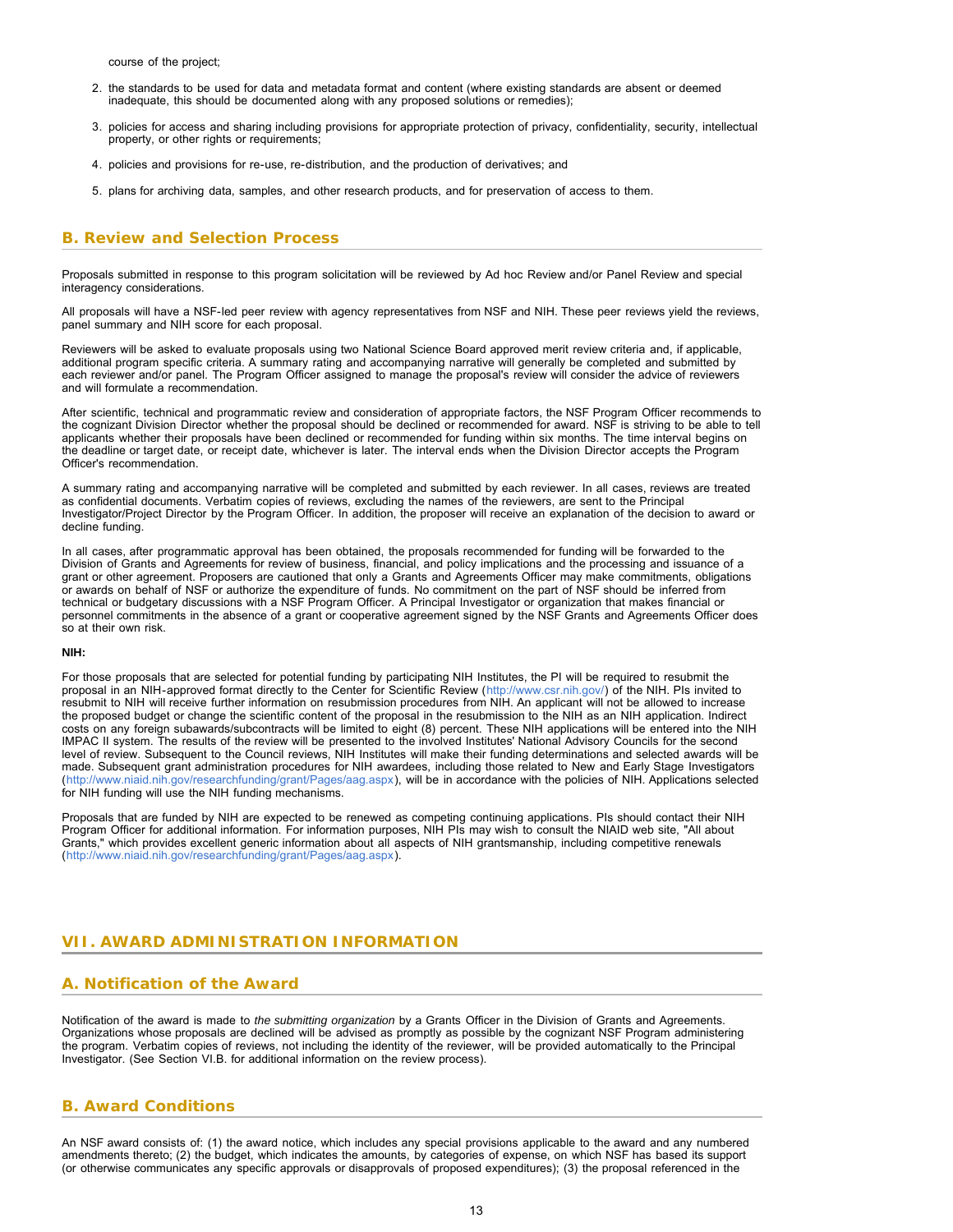award notice; (4) the applicable award conditions, such as Grant General Conditions (GC-1)\*; or Research Terms and Conditions\* and (5) any announcement or other NSF issuance that may be incorporated by reference in the award notice. Cooperative agreements also are administered in accordance with NSF Cooperative Agreement Financial and Administrative Terms and Conditions (CA-FATC) and the applicable Programmatic Terms and Conditions. NSF awards are electronically signed by an NSF Grants and Agreements Officer and transmitted electronically to the organization via e-mail.

\*These documents may be accessed electronically on NSF's Website at [http://www.nsf.gov/awards/managing/award\\_conditions.jsp?](http://www.nsf.gov/awards/managing/award_conditions.jsp?org=NSF) [org=NSF.](http://www.nsf.gov/awards/managing/award_conditions.jsp?org=NSF) Paper copies may be obtained from the NSF Publications Clearinghouse, telephone (703) 292-7827 or by e-mail from [nsfpubs@nsf.gov.](mailto:nsfpubs@nsf.gov)

More comprehensive information on NSF Award Conditions and other important information on the administration of NSF awards is contained in the NSF *Award & Administration Guide* (AAG) Chapter II, available electronically on the NSF Website at [http://www.nsf.gov/publications/pub\\_summ.jsp?ods\\_key=aag.](http://www.nsf.gov/publications/pub_summ.jsp?ods_key=aag)

#### **Special Award Conditions:**

**NIH Award Conditions:** Contact the cognizant NIH organization program officer for additional information.

**Special Award Conditions:** Attribution of support in publications must acknowledge the joint program, as well as the funding organization and award number, by including the phrase, "as part of the NSF/NIH Smart and Connected Health Program."

## <span id="page-13-0"></span>**C. Reporting Requirements**

For all multi-year grants (including both standard and continuing grants), the Principal Investigator must submit an annual project report to the cognizant Program Officer no later than 90 days prior to the end of the current budget period. (Some programs or awards require submission of more frequent project reports). No later than 120 days following expiration of a grant, the PI also is required to submit a final project report, and a project outcomes report for the general public.

Failure to provide the required annual or final project reports, or the project outcomes report, will delay NSF review and processing of any future funding increments as well as any pending proposals for all identified PIs and co-PIs on a given award. PIs should examine the formats of the required reports in advance to assure availability of required data.

PIs are required to use NSF's electronic project-reporting system, available through Research.gov, for preparation and submission of annual and final project reports. Such reports provide information on accomplishments, project participants (individual and organizational), publications, and other specific products and impacts of the project. Submission of the report via Research.gov constitutes certification by the PI that the contents of the report are accurate and complete. The project outcomes report also must be prepared and submitted using Research.gov. This report serves as a brief summary, prepared specifically for the public, of the nature and outcomes of the project. This report will be posted on the NSF website exactly as it is submitted by the PI.

More comprehensive information on NSF Reporting Requirements and other important information on the administration of NSF awards is contained in the NSF *Award & Administration Guide* (AAG) Chapter II, available electronically on the NSF Website at [http://www.nsf.gov/publications/pub\\_summ.jsp?ods\\_key=aag.](http://www.nsf.gov/publications/pub_summ.jsp?ods_key=aag)

#### **NSF:**

Additional data may be required for NSF sponsored Cooperative Agreements.

Proposals which are initially funded by NSF at a level of \$500,000 of total costs per year for three or more years will be evaluated based on the proposed work plan by teams of experts periodically through the term of the project to determine performance levels. Funding for the balance of the project term may be revised based on this evaluation. All publications, reports, data and other output from all awards must be prepared in digital format and meet general requirements for storage, indexing, searching and retrieval.

### **NIH:**

<span id="page-13-1"></span>Contact the cognizant organization program officer for additional information.

### **VIII. AGENCY CONTACTS**

*Please note that the program contact information is current at the time of publishing. See program website for any updates to the points of contact.*

General inquiries regarding this program should be made to:

- Wendy Nilsen, Program Contact: Directorate for Computer and Information Science and Engineering, Division of Information and Intelligent Systems, 1125, telephone: (703) 292-2568, email: [wnilsen@nsf.gov](mailto:wnilsen@nsf.gov)
- Jack Brassil, Program Contact: Directorate for Computer and Information Science and Engineering, Division of Computer and Network Systems, 1175, telephone: (703) 292-8950, email: [jbrassil@nsf.gov](mailto:jbrassil@nsf.gov)
- Georgia-Ann Klutke, Directorate for Engineering, Division of Civil, Mechanical and Manufacturing Innovation, telephone: (703) 292-2443, email: [gaklutke@nsf.gov](mailto:gaklutke@nsf.gov)
- Soo-Siang Lim, telephone: (703) 292-7878, email: [slim@nsf.gov](mailto:slim@nsf.gov)
- Sylvia Spengler, Program Contact: Directorate for Computer and Information Science and Engineering, Division of Information and Intelligent Systems, 1125S, telephone: (703) 292-8930, email: [sspengle@nsf.gov](mailto:sspengle@nsf.gov)
- Jie Yang, Program Contact: Directorate for Computer and Information Science and Engineering, Division of Information and Intelligent Systems, 1125, telephone: (703) 292-4768, email: [jyang@nsf.gov](mailto:jyang@nsf.gov)
- Aidong Zhang, Program Contact: Directorate for Computer and Information Science and Engineering, Division of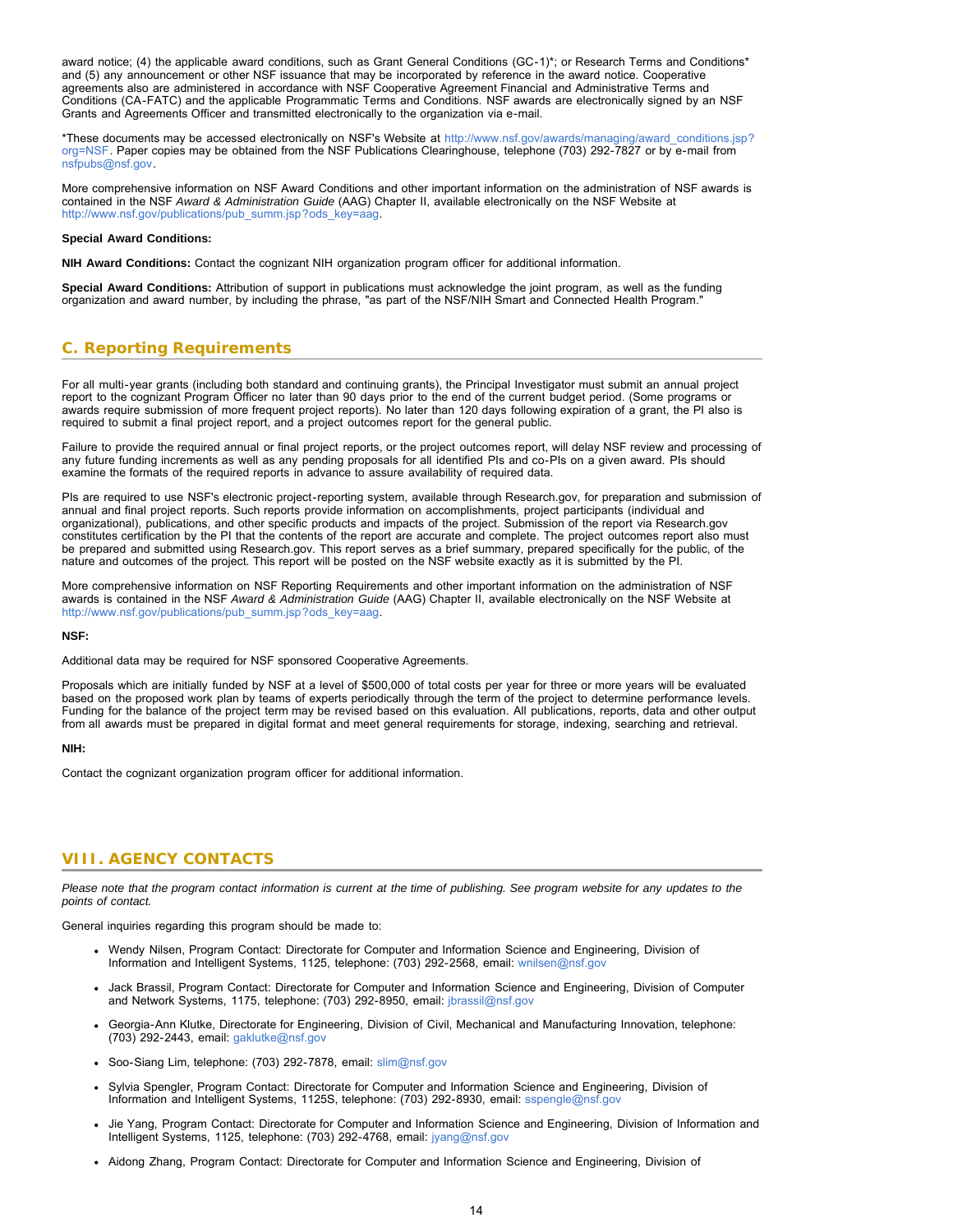Information and Intelligent Systems, 1125, telephone: (703) 292-5311, email: [azhang@nsf.gov](mailto:azhang@nsf.gov)

- Dmitry Maslov, Directorate for Computer and Information Science and Engineering, Computing and Communication Foundations, 1115, telephone: (703) 292-8910, email: [dmaslov@nsf.gov](mailto:dmaslov@nsf.gov)
- Tatiana Korelsky, Directorate for Computer and Information Science and Engineering, Division of Information and Intelligent Systems, 1125, telephone: (703) 292-8930, email: [tkorelsk@nsf.gov](mailto:tkorelsk@nsf.gov)
- Tiffany Lash, Division of Discovery Science and Technology, National Institute of Biomedical Imaging and Bioengineering (NIBIB), NIH, telephone: (301) 451-4778, email: [tiffany.lash@nih.gov](mailto:tiffany.lash@nih.gov)
- Theresa Hayes Cruz, National Center for Medical Rehabilitation Research, Eunice Kennedy Shriver National Institute of Child Health and Human Development, NIH, telephone: (301) 496-9233, email: [cruzth@mail.nih.gov](mailto:cruzth@mail.nih.gov)
- Bradford Hesse, Health Communication and Informatics Research Branch, National Cancer Institute, NIH, telephone: (301) 594-9904, email: [hesseb@mail.nih.gov](mailto:hesseb@mail.nih.gov)
- Mary Rodgers, Division of Health Informatics Technologies, National Institute of Biomedical Imaging and Bioengineering (NIBIB), NIH, telephone: (301) 402-1337, email: [mary.rodgers@nih.gov](mailto:mary.rodgers@nih.gov)
- Anastasia L. Wise, Office of Population Genomics, National Human Genome Research Institute (NHGRI), NIH, telephone: (301) 443-0585, email: [anastasia.wise@nih.gov](mailto:anastasia.wise@nih.gov)
- Partha Bhattacharyya, National Institute on Aging, NIH, telephone: (301) 496-3131, email: [bhattacharyyap@mail.nih.gov](mailto:bhattacharyyap@mail.nih.gov)

For questions related to the use of FastLane, contact:

FastLane Help Desk, telephone: 1-800-673-6188; e-mail: [fastlane@nsf.gov.](mailto:fastlane@nsf.gov)

For questions relating to Grants.gov contact:

Grants.gov Contact Center: If the Authorized Organizational Representatives (AOR) has not received a confirmation message from Grants.gov within 48 hours of submission of application, please contact via telephone: 1-800-518-4726; email: [support@grants.gov.](mailto:support@grants.gov)

## <span id="page-14-0"></span>**IX. OTHER INFORMATION**

The NSF website provides the most comprehensive source of information on NSF Directorates (including contact information), programs and funding opportunities. Use of this website by potential proposers is strongly encouraged. In addition, "NSF Update" is an information-delivery system designed to keep potential proposers and other interested parties apprised of new NSF funding opportunities and publications, important changes in proposal and award policies and procedures, and upcoming NSF [Grants](http://www.nsf.gov/bfa/dias/policy/outreach.jsp) [Conferences.](http://www.nsf.gov/bfa/dias/policy/outreach.jsp) Subscribers are informed through e-mail or the user's Web browser each time new publications are issued that match their identified interests. "NSF Update" also is available on [NSF's website.](https://www.nsf.gov/pubs/cgi-bin/good-bye?https://public.govdelivery.com/accounts/USNSF/subscriber/new?topic_id=USNSF_179)

Grants.gov provides an additional electronic capability to search for Federal government-wide grant opportunities. NSF funding opportunities may be accessed via this mechanism. Further information on Grants.gov may be obtained at [http://www.grants.gov.](http://www.grants.gov/)

Main Websites for the Participating Agencies:

#### **NATIONAL SCIENCE FOUNDATION**

#### [http://www.nsf.gov](http://www.nsf.gov/)

### **NATIONAL INSTITUTES OF HEALTH**

#### <http://nih.gov/>

#### **PUBLIC BRIEFINGS**

One or more collaborative webinar briefings with question and answer functionality will be held prior to the first submission deadline date. Schedules will be posted on the sponsor solicitation web sites.

## **ABOUT THE NATIONAL SCIENCE FOUNDATION**

The National Science Foundation (NSF) is an independent Federal agency created by the National Science Foundation Act of 1950, as amended (42 USC 1861-75). The Act states the purpose of the NSF is "to promote the progress of science; [and] to advance the national health, prosperity, and welfare by supporting research and education in all fields of science and engineering."

NSF funds research and education in most fields of science and engineering. It does this through grants and cooperative agreements to more than 2,000 colleges, universities, K-12 school systems, businesses, informal science organizations and other research organizations throughout the US. The Foundation accounts for about one-fourth of Federal support to academic institutions for basic research.

NSF receives approximately 55,000 proposals each year for research, education and training projects, of which approximately 11,000 are funded. In addition, the Foundation receives several thousand applications for graduate and postdoctoral fellowships. The agency operates no laboratories itself but does support National Research Centers, user facilities, certain oceanographic vessels and Arctic and Antarctic research stations. The Foundation also supports cooperative research between universities and industry, US participation in international scientific and engineering efforts, and educational activities at every academic level.

*Facilitation Awards for Scientists and Engineers with Disabilities* provide funding for special assistance or equipment to enable